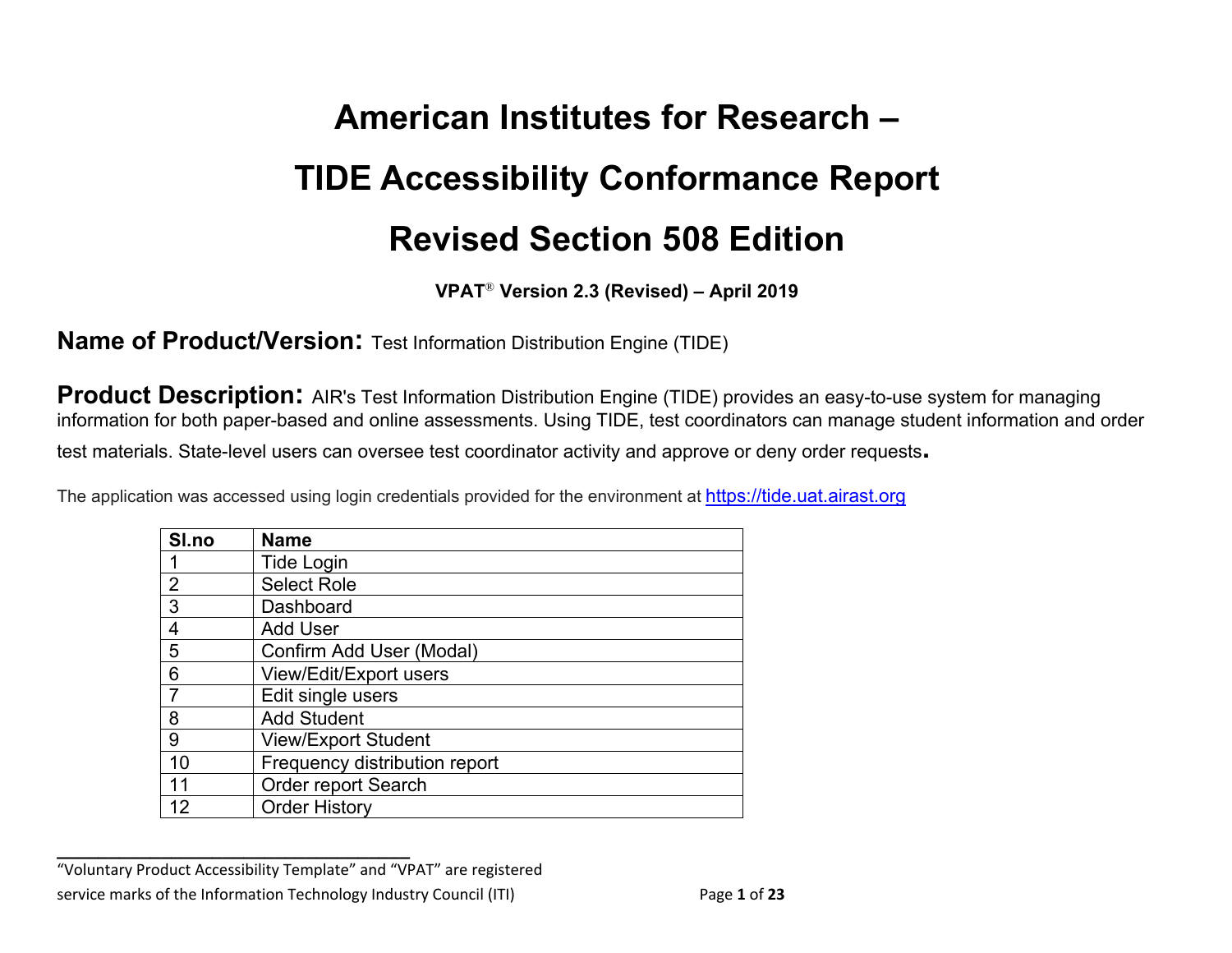| 13 | Administrator tests Print student list          |
|----|-------------------------------------------------|
| 14 | Roasters Add Roster                             |
| 15 | <b>Discrepancy Resolution</b>                   |
| 16 | Resolve Discrepancy modal                       |
| 17 | Administrator tests View Results(print student) |
| 18 | Move to other school (modal)                    |
| 19 | <b>Administrator tests Print Preview</b>        |
| 20 | <b>Administer Tests Create Request</b>          |
| 21 | <b>Administer Tests View Export Request</b>     |
| 22 | <b>Administer Tests Process request</b>         |
| 23 | <b>Administer Tests Process Modal</b>           |
| 24 | Manage Students Upload Student Settings Step1   |
| 25 | Manage Students Upload Student Settings Step2   |
| 26 | Manage Students Upload Student Settings Step3   |
| 27 | Manage Students Upload Student Settings Step4   |
| 28 | Edit single user for validation check           |

#### **Date:** January 31, 2019

#### **Contact information:** Jenny Luk ([jluk@air.org\)](mailto:jluk@air.org)

 **Notes:** This VPAT has been created by Deque Systems Inc upon completion of an accessibility evaluation based on an agreed statement of work. [Validation testing performed between 07/01/2017 and 01/30/2019 was limited only to evaluation of specific accessibility issues that were already reported.]

 **Evaluation Methods Used:** Automation used aXe core rule engine 3.3.2, Manual assessment based on Windows 10 – Firefox 69.01 – NVDA 2019.2

#### **Applicable Standards/Guidelines**

This report covers the degree of conformance for the following accessibility standard/guidelines: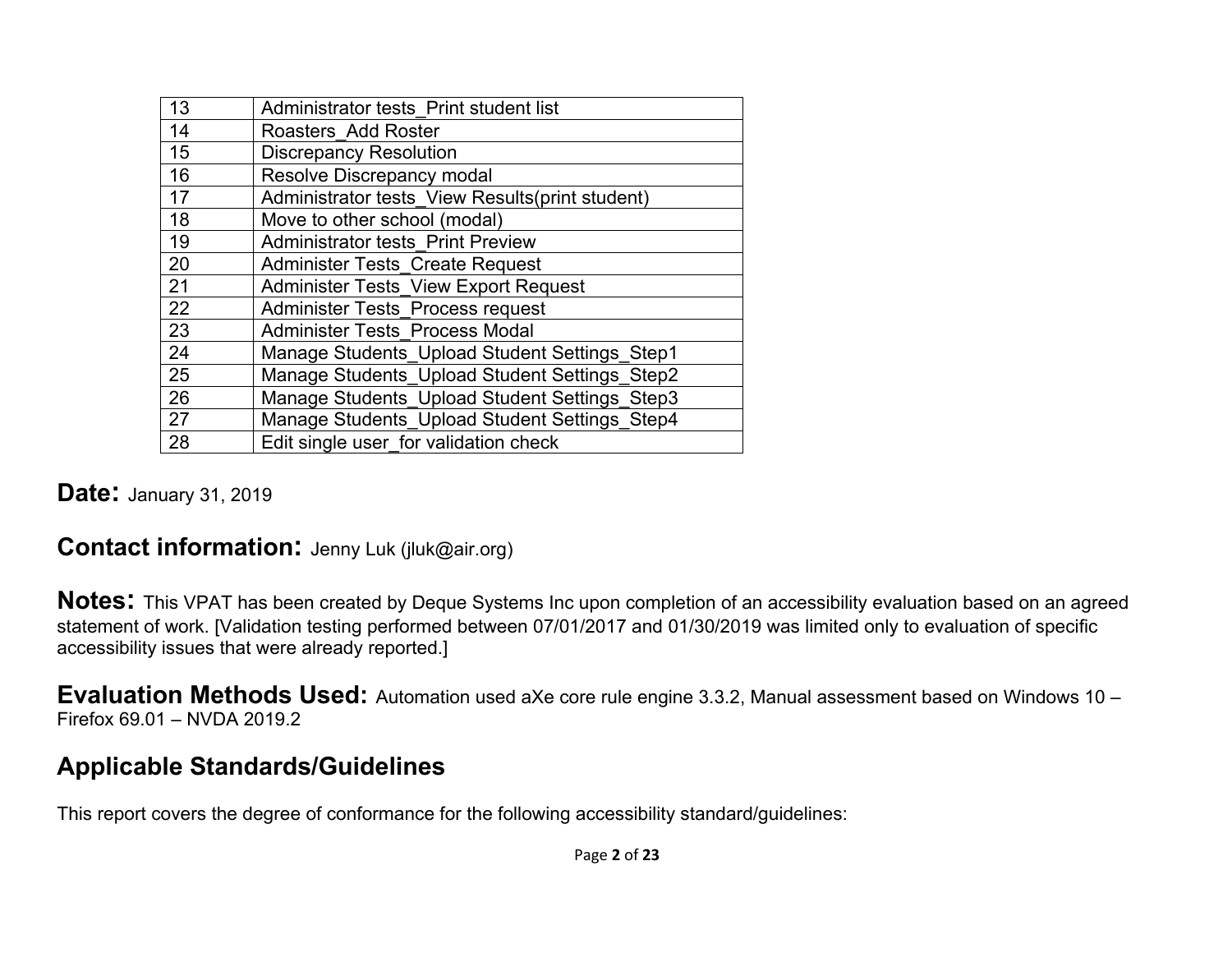| <b>Standard/Guideline</b>                                                                  | <b>Included In Report</b>                         |
|--------------------------------------------------------------------------------------------|---------------------------------------------------|
| Web Content Accessibility Guidelines 2.0                                                   | Level A (Yes)<br>Level AA (Yes)<br>Level AAA (No) |
| Revised Section 508 standards published January 18, 2017 and<br>corrected January 22, 2018 | (Yes)                                             |

#### **Terms**

The terms used in the Conformance Level information are defined as follows:

- • **Supports**: The functionality of the product has at least one method that meets the criterion without known defects or meets with equivalent facilitation.
- **Partially Supports**: Some functionality of the product does not meet the criterion.
- **Does Not Support**: The majority of product functionality does not meet the criterion.
- **Not Applicable**: The criterion is not relevant to the product.
- **Not Evaluated**: The product has not been evaluated against the criterion. This can be used only in WCAG 2.0 Level AAA.

### **WCAG 2.0 Report**

Tables 1 and 2 also document conformance with:

- Chapter 5 501.1 Scope, 504.2 Content Creation or Editing
- Chapter 6 602.3 Electronic Support Documentation

 Note: When reporting on conformance with the WCAG 2.0 Success Criteria, they are scoped for full pages, complete processes, and accessibility-supported ways of using technology as documented in the WCAG 2.0 Conformance Requirements.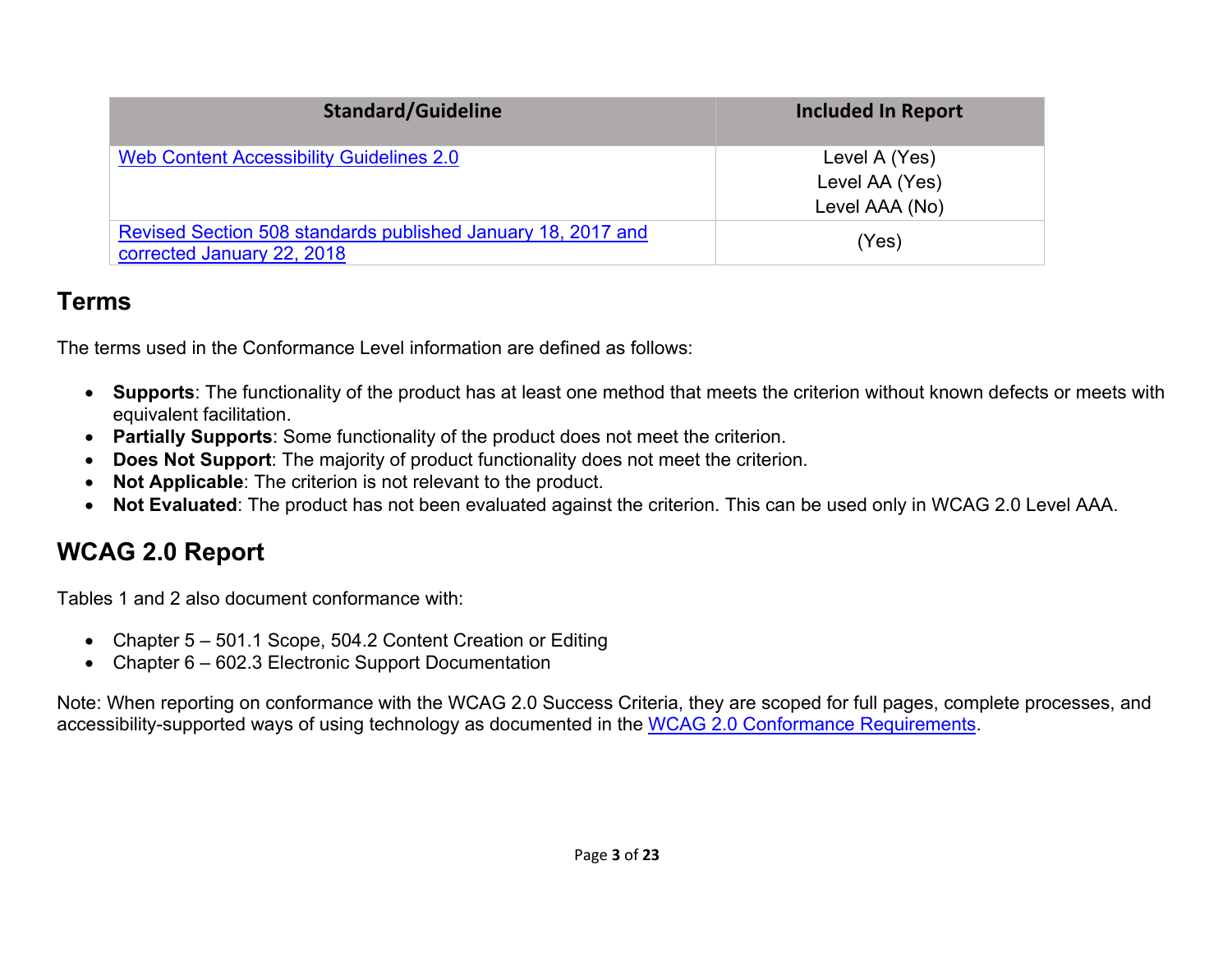## **Table 1: Success Criteria, Level A**

| <b>Criteria</b>                                                                                                                                                                                                                                                                                                                                                                                                                                                                                                                                                                                                                                                                                                                                                                                                                                                                                                                                                                                                                                | <b>Conformance Level</b> | <b>Remarks and Explanations</b>                                                                                                                      |
|------------------------------------------------------------------------------------------------------------------------------------------------------------------------------------------------------------------------------------------------------------------------------------------------------------------------------------------------------------------------------------------------------------------------------------------------------------------------------------------------------------------------------------------------------------------------------------------------------------------------------------------------------------------------------------------------------------------------------------------------------------------------------------------------------------------------------------------------------------------------------------------------------------------------------------------------------------------------------------------------------------------------------------------------|--------------------------|------------------------------------------------------------------------------------------------------------------------------------------------------|
| 1.1.1 Non-text Content (Level A) All non-text content that is<br>presented to the user has a text alternative that serves the<br>equivalent purpose, except for the situations listed below.<br>Controls, Input<br>If non-text content is a control or accepts user input, then it<br>has a name that describes its purpose. (Refer to Success<br>Criterion 4.1.2 for additional requirements for controls and<br>content that accepts user input.)<br>Time-Based Media<br>If non-text content is time-based media, then text alternatives<br>at least provide descriptive identification of the non-text<br>content. (Refer to Guideline 1.2 for additional requirements for<br>$ $ media. $ $<br>Test<br>If non-text content is a test or exercise that would be invalid if<br>presented in text, then text alternatives at least provide<br>descriptive identification of the non-text content.<br>Sensory<br>If non-text content is primarily intended to create a specific<br>sensory experience, then text alternatives at least provide | Supports                 | The functionality of the product has at least one<br>method that meets the criterion without known<br>defects or meets with equivalent facilitation. |
| descriptive identification of the non-text content.<br><b>CAPTCHA</b>                                                                                                                                                                                                                                                                                                                                                                                                                                                                                                                                                                                                                                                                                                                                                                                                                                                                                                                                                                          |                          |                                                                                                                                                      |
| If the purpose of non-text content is to confirm that content is<br>being accessed by a person rather than a computer, then text<br>alternatives that identify and describe the purpose of the non-<br>text content are provided, and alternative forms of CAPTCHA<br>using output modes for different types of sensory perception<br>are provided to accommodate different disabilities.                                                                                                                                                                                                                                                                                                                                                                                                                                                                                                                                                                                                                                                      |                          |                                                                                                                                                      |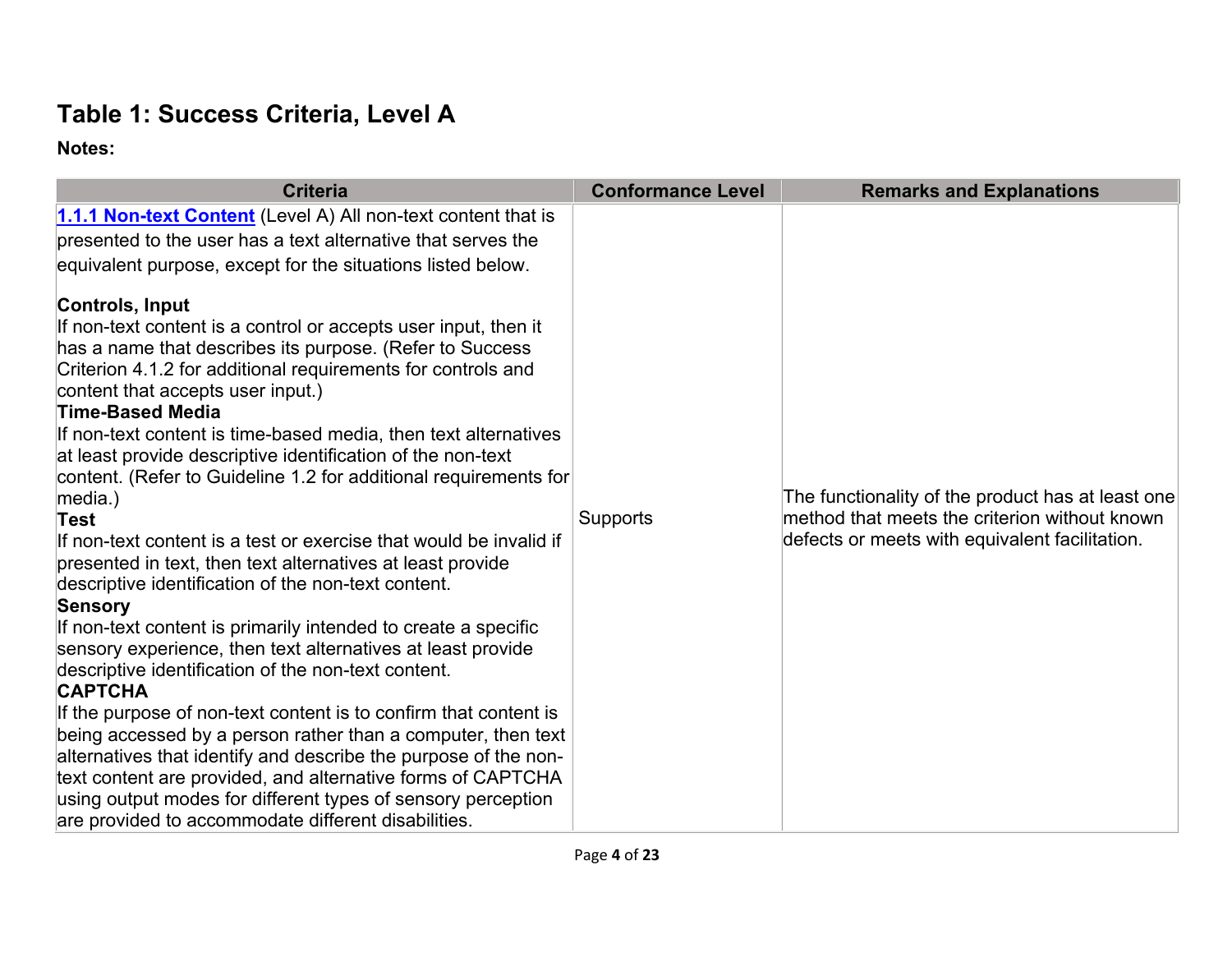| <b>Criteria</b>                                                                                                                                                                                                                                                                                                                                                                                                                                                                                                                                                                                                          | <b>Conformance Level</b> | <b>Remarks and Explanations</b>                                                                                                                      |
|--------------------------------------------------------------------------------------------------------------------------------------------------------------------------------------------------------------------------------------------------------------------------------------------------------------------------------------------------------------------------------------------------------------------------------------------------------------------------------------------------------------------------------------------------------------------------------------------------------------------------|--------------------------|------------------------------------------------------------------------------------------------------------------------------------------------------|
| <b>Decoration, Formatting, Invisible</b><br>If non-text content is pure decoration, is used only for visual<br>formatting, or is not presented to users, then it is implemented<br>in a way that it can be ignored by assistive technology.                                                                                                                                                                                                                                                                                                                                                                              |                          |                                                                                                                                                      |
| 1.2.1 Audio-only and Video-only (Prerecorded) (Level A)<br>For prerecorded audio-only and prerecorded video-<br>only media, the following are true, except when the audio or<br>video is a media alternative for text and is clearly labeled as<br>such:<br><b>Prerecorded Audio-only</b><br>An alternative for time-based media is provided that<br>presents equivalent information for prerecorded audio-<br>only content.<br><b>Prerecorded Video-only</b><br>Either an alternative for time-based media or an audio<br>track is provided that presents equivalent information<br>for prerecorded video-only content. | Supports                 | There is no time-based media available in the<br>current iteration of the product.                                                                   |
| 1.2.2 Captions (Prerecorded) (Level A) Captions are<br>provided for all prerecorded audio content in synchronized<br>media, except when the media is a media alternative for<br>text and is clearly labeled as such.                                                                                                                                                                                                                                                                                                                                                                                                     | <b>Supports</b>          | There is no time-based media available in the<br>current iteration of the product.                                                                   |
| 1.2.3 Audio Description or Media Alternative<br>(Prerecorded) (Level A) An alternative for time-based<br>media or audio description of the prerecorded video content is Supports<br>provided for synchronized media, except when the media is<br>a media alternative for text and is clearly labeled as such.                                                                                                                                                                                                                                                                                                            |                          | There is no time-based media available in the<br>current iteration of the product.                                                                   |
| 1.3.1 Info and Relationships (Level A) Information, structure,<br>and relationships conveyed through presentation can<br>be programmatically determined or are available in text.                                                                                                                                                                                                                                                                                                                                                                                                                                        | <b>Supports</b>          | The functionality of the product has at least one<br>method that meets the criterion without known<br>defects or meets with equivalent facilitation. |
| 1.3.2 Meaningful Sequence (Level A) When the sequence in Supports                                                                                                                                                                                                                                                                                                                                                                                                                                                                                                                                                        |                          | The functionality of the product has at least one                                                                                                    |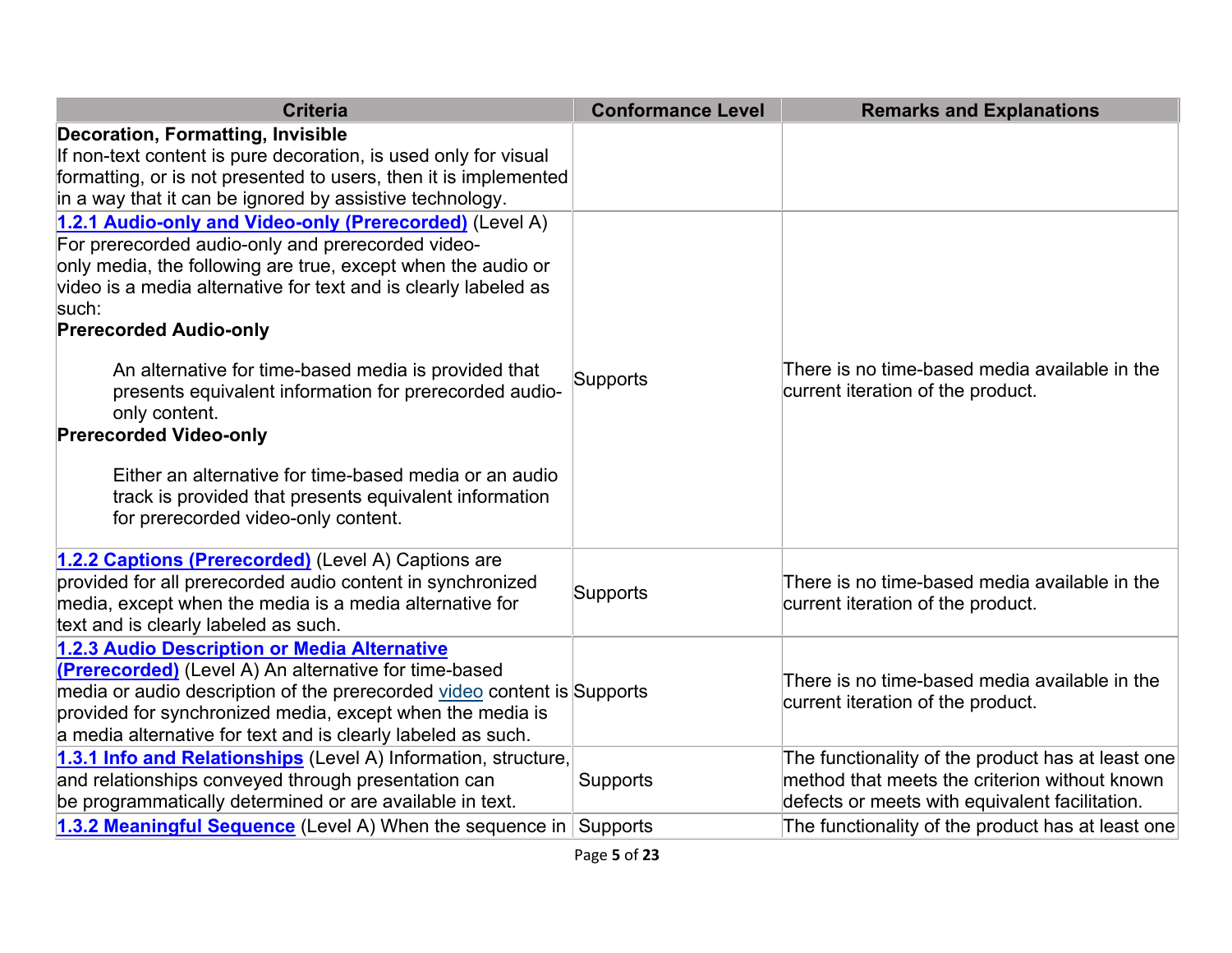| <b>Criteria</b>                                                                                                                                                                                                                                                                                                                                                                                                                                                                                                                                                                                                      | <b>Conformance Level</b> | <b>Remarks and Explanations</b>                                                                                                                      |
|----------------------------------------------------------------------------------------------------------------------------------------------------------------------------------------------------------------------------------------------------------------------------------------------------------------------------------------------------------------------------------------------------------------------------------------------------------------------------------------------------------------------------------------------------------------------------------------------------------------------|--------------------------|------------------------------------------------------------------------------------------------------------------------------------------------------|
| which content is presented affects its meaning, a correct<br>reading sequence can be programmatically determined.                                                                                                                                                                                                                                                                                                                                                                                                                                                                                                    |                          | method that meets the criterion without known<br>defects or meets with equivalent facilitation.                                                      |
| 1.3.3 Sensory Characteristics (Level A) Instructions<br>provided for understanding and operating content do not rely<br>solely on sensory characteristics of components such as<br>shape, color, size, visual location, orientation, or sound.<br><b>NOTE</b><br>For requirements related to color, refer to Guideline 1.4.                                                                                                                                                                                                                                                                                          | Supports                 | The functionality of the product has at least one<br>method that meets the criterion without known<br>defects or meets with equivalent facilitation. |
| 1.4.1 Use of Color (Level A) Color is not used as the only<br>visual means of conveying information, indicating an action,<br>prompting a response, or distinguishing a visual element.<br><b>NOTE</b><br>This success criterion addresses color perception specifically.<br>Other forms of perception are covered in Guideline<br>1.3 including programmatic access to color and other visual<br>presentation coding.                                                                                                                                                                                               | <b>Supports</b>          | The functionality of the product has at least one<br>method that meets the criterion without known<br>defects or meets with equivalent facilitation. |
| 1.4.2 Audio Control (Level A) If any audio on a Web page<br>plays automatically for more than 3 seconds, either<br>a mechanism is available to pause or stop the audio, or a<br>mechanism is available to control audio volume independently<br>from the overall system volume level.<br><b>NOTE</b><br>Since any content that does not meet this success criterion<br>can interfere with a user's ability to use the whole page, all<br>content on the Web page (whether or not it is used to meet<br>other success criteria) must meet this success criterion.<br>See Conformance Requirement 5: Non-Interference. | Supports                 | There is no time-based media available in the<br>current iteration of the product.                                                                   |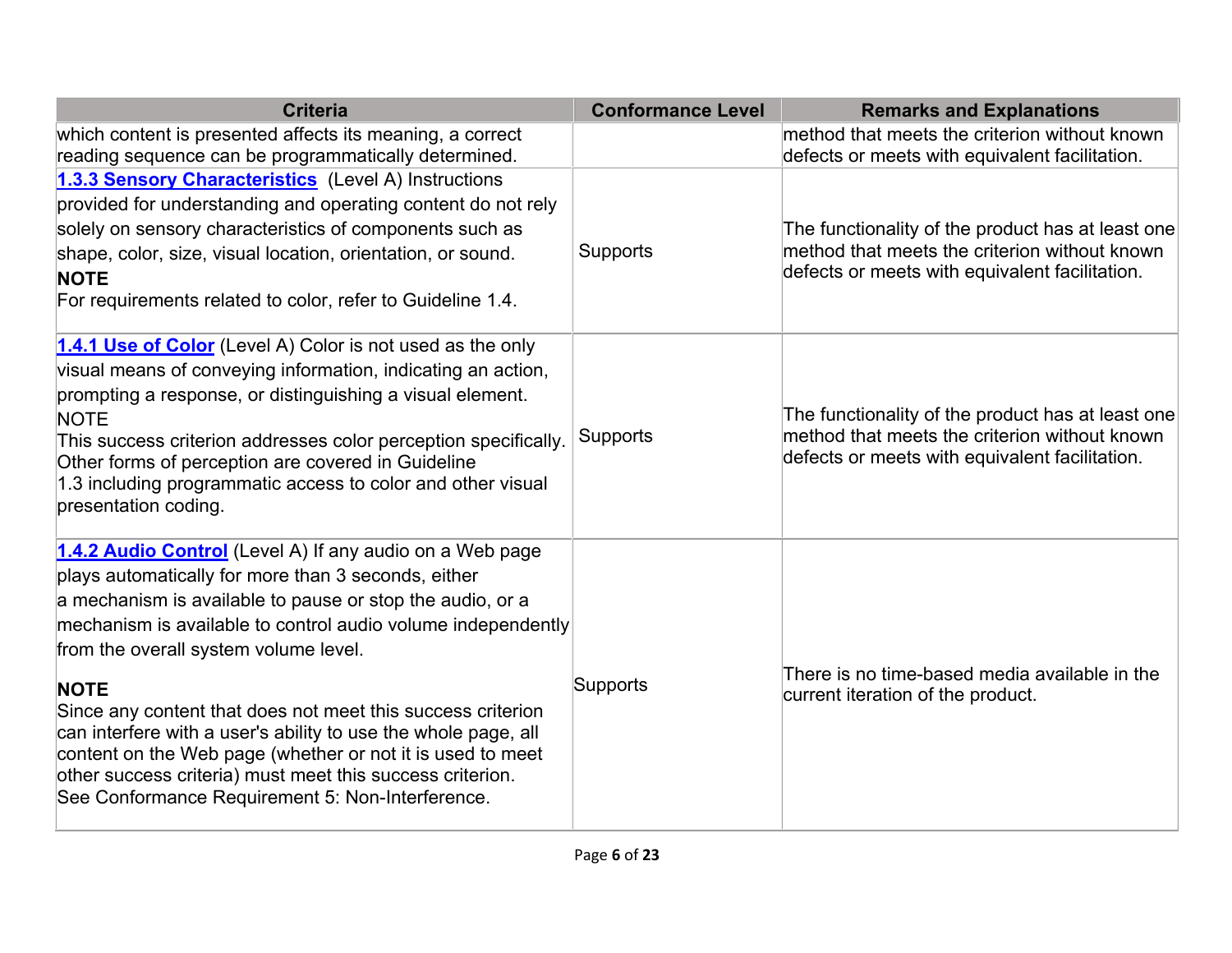| <b>Criteria</b>                                                                                                                                                                                                                                                                                                                                                                                                                                                                                                                                                                                                                                                                                                                                            | <b>Conformance Level</b> | <b>Remarks and Explanations</b>                                                                                                                      |
|------------------------------------------------------------------------------------------------------------------------------------------------------------------------------------------------------------------------------------------------------------------------------------------------------------------------------------------------------------------------------------------------------------------------------------------------------------------------------------------------------------------------------------------------------------------------------------------------------------------------------------------------------------------------------------------------------------------------------------------------------------|--------------------------|------------------------------------------------------------------------------------------------------------------------------------------------------|
| 2.1.1 Keyboard (Level A) Level A)<br>All functionality of the content is operable through a keyboard<br>interface without requiring specific timings for individual<br>keystrokes, except where the underlying function requires<br>input that depends on the path of the user's movement and<br>not just the endpoints.<br><b>NOTE</b><br>This exception relates to the underlying function, not the input<br>technique. For example, if using handwriting to enter text, the<br>input technique (handwriting) requires path-dependent input<br>but the underlying function (text input) does not.<br><b>NOTE</b><br>This does not forbid and should not discourage providing<br>mouse input or other input methods in addition to keyboard<br>operation. | Supports                 | The functionality of the product has at least one<br>method that meets the criterion without known<br>defects or meets with equivalent facilitation. |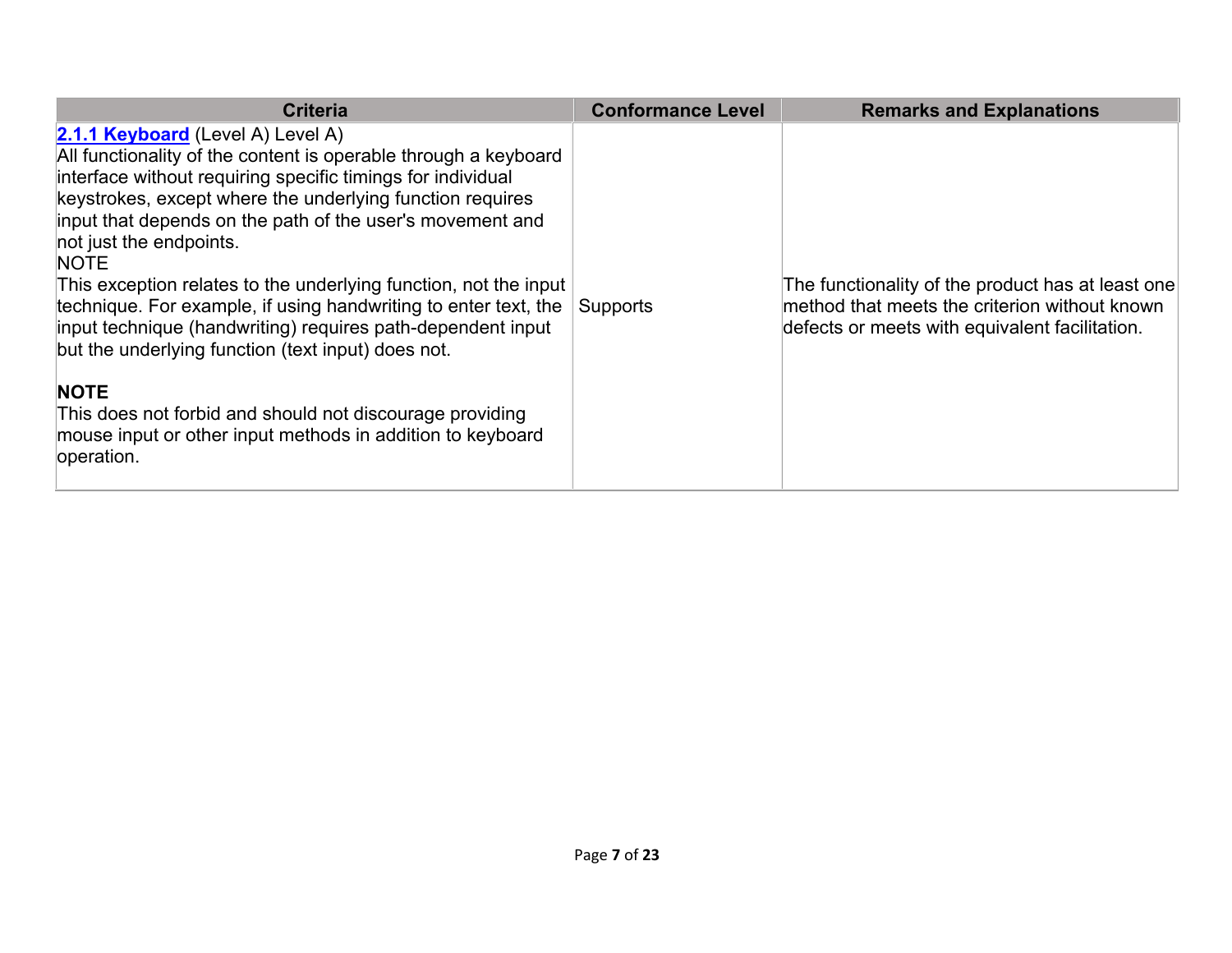| <b>Criteria</b>                                                                                                                                                                                                                                                                                                                                                                                                                                                                                                                                                                                                                                                                                                                                                                      | <b>Conformance Level</b> | <b>Remarks and Explanations</b>                                                                                                                      |
|--------------------------------------------------------------------------------------------------------------------------------------------------------------------------------------------------------------------------------------------------------------------------------------------------------------------------------------------------------------------------------------------------------------------------------------------------------------------------------------------------------------------------------------------------------------------------------------------------------------------------------------------------------------------------------------------------------------------------------------------------------------------------------------|--------------------------|------------------------------------------------------------------------------------------------------------------------------------------------------|
| 2.1.2 No Keyboard Trap (Level A) If keyboard focus can be<br>moved to a component of the page using a keyboard<br>interface, then focus can be moved away from that<br>component using only a keyboard interface, and, if it requires<br>more than unmodified arrow or tab keys or other standard exit<br>methods, the user is advised of the method for moving focus<br>away.<br><b>NOTE</b><br>Since any content that does not meet this success criterion<br>can interfere with a user's ability to use the whole page, all<br>content on the Web page (whether it is used to meet other<br>success criteria or not) must meet this success criterion.<br>See Conformance Requirement 5: Non-Interference.                                                                        | Supports                 | The functionality of the product has at least one<br>method that meets the criterion without known<br>defects or meets with equivalent facilitation. |
| 2.2.1 Timing Adjustable (Level A) For each time limit that is<br>set by the content, at least one of the following is true:<br>Turn off<br>The user is allowed to turn off the time limit before<br>encountering it; or<br><b>Adjust</b><br>The user is allowed to adjust the time limit before<br>encountering it over a wide range that is at least ten times the $ _{\mathbf{Supports}}$<br>length of the default setting; or<br>Extend<br>The user is warned before time expires and given at least 20<br>seconds to extend the time limit with a simple action (for<br>example, "press the space bar"), and the user is allowed to<br>extend the time limit at least ten times; or<br><b>Real-time Exception</b><br>The time limit is a required part of a real-time event (for |                          |                                                                                                                                                      |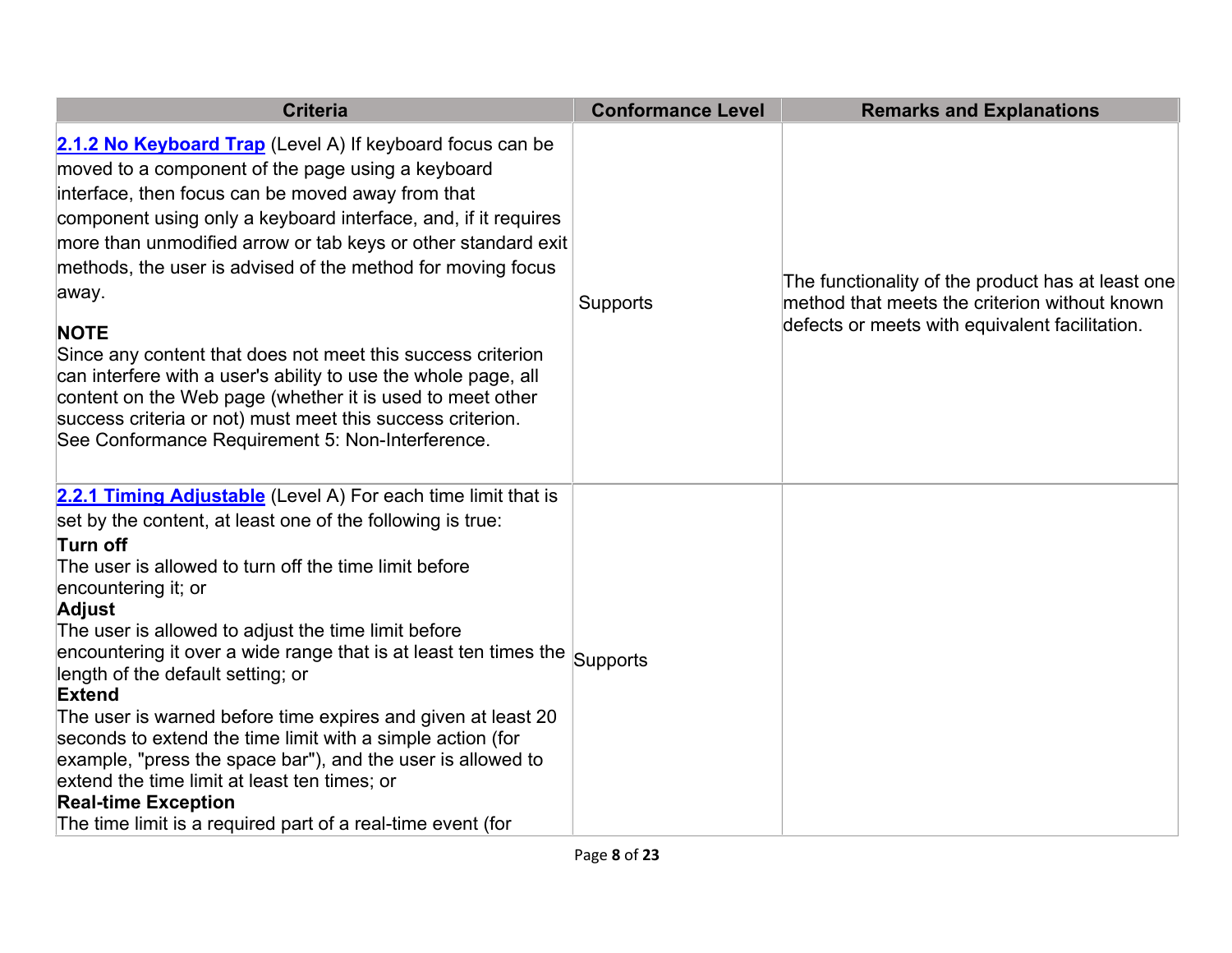| <b>Criteria</b>                                                                                                                                                 | <b>Conformance Level</b> | <b>Remarks and Explanations</b>                                                                       |
|-----------------------------------------------------------------------------------------------------------------------------------------------------------------|--------------------------|-------------------------------------------------------------------------------------------------------|
| example, an auction), and no alternative to the time limit is<br>possible; or                                                                                   |                          |                                                                                                       |
| <b>Essential Exception</b>                                                                                                                                      |                          |                                                                                                       |
| The time limit is essential and extending it would invalidate                                                                                                   |                          |                                                                                                       |
| the activity; or                                                                                                                                                |                          |                                                                                                       |
| 20 Hour Exception                                                                                                                                               |                          |                                                                                                       |
| The time limit is longer than 20 hours.<br><b>NOTE</b>                                                                                                          |                          |                                                                                                       |
| This success criterion helps ensure that users can complete                                                                                                     |                          |                                                                                                       |
| tasks without unexpected changes in content or context that                                                                                                     |                          |                                                                                                       |
| are a result of a time limit. This success criterion should be                                                                                                  |                          |                                                                                                       |
| considered in conjunction with Success Criterion 3.2.1, which                                                                                                   |                          |                                                                                                       |
| puts limits on changes of content or context as a result of user                                                                                                |                          |                                                                                                       |
| action.                                                                                                                                                         |                          |                                                                                                       |
| 2.2.2 Pause, Stop, Hide (Level A) For moving, blinking,                                                                                                         |                          |                                                                                                       |
| scrolling, or auto-updating information, all of the following are                                                                                               |                          |                                                                                                       |
| true:                                                                                                                                                           |                          |                                                                                                       |
| Moving, blinking, scrolling<br>For any moving, blinking or scrolling information that (1) starts<br>automatically, (2) lasts more than five seconds, and (3) is |                          |                                                                                                       |
| presented in parallel with other content, there is a mechanism                                                                                                  |                          |                                                                                                       |
| for the user to pause, stop, or hide it unless the movement,                                                                                                    | Supports                 | There is no moving, blinking, scrolling, or auto-<br>updating information is available in the current |
| blinking, or scrolling is part of an activity where it is essential;                                                                                            |                          | iteration of the product.                                                                             |
| and                                                                                                                                                             |                          |                                                                                                       |
| Auto-updating                                                                                                                                                   |                          |                                                                                                       |
| For any auto-updating information that (1) starts automatically                                                                                                 |                          |                                                                                                       |
| and (2) is presented in parallel with other content, there is a                                                                                                 |                          |                                                                                                       |
| mechanism for the user to pause, stop, or hide it or to control                                                                                                 |                          |                                                                                                       |
| the frequency of the update unless the auto-updating is part of<br>an activity where it is essential.<br><b>NOTE</b>                                            |                          |                                                                                                       |
|                                                                                                                                                                 |                          |                                                                                                       |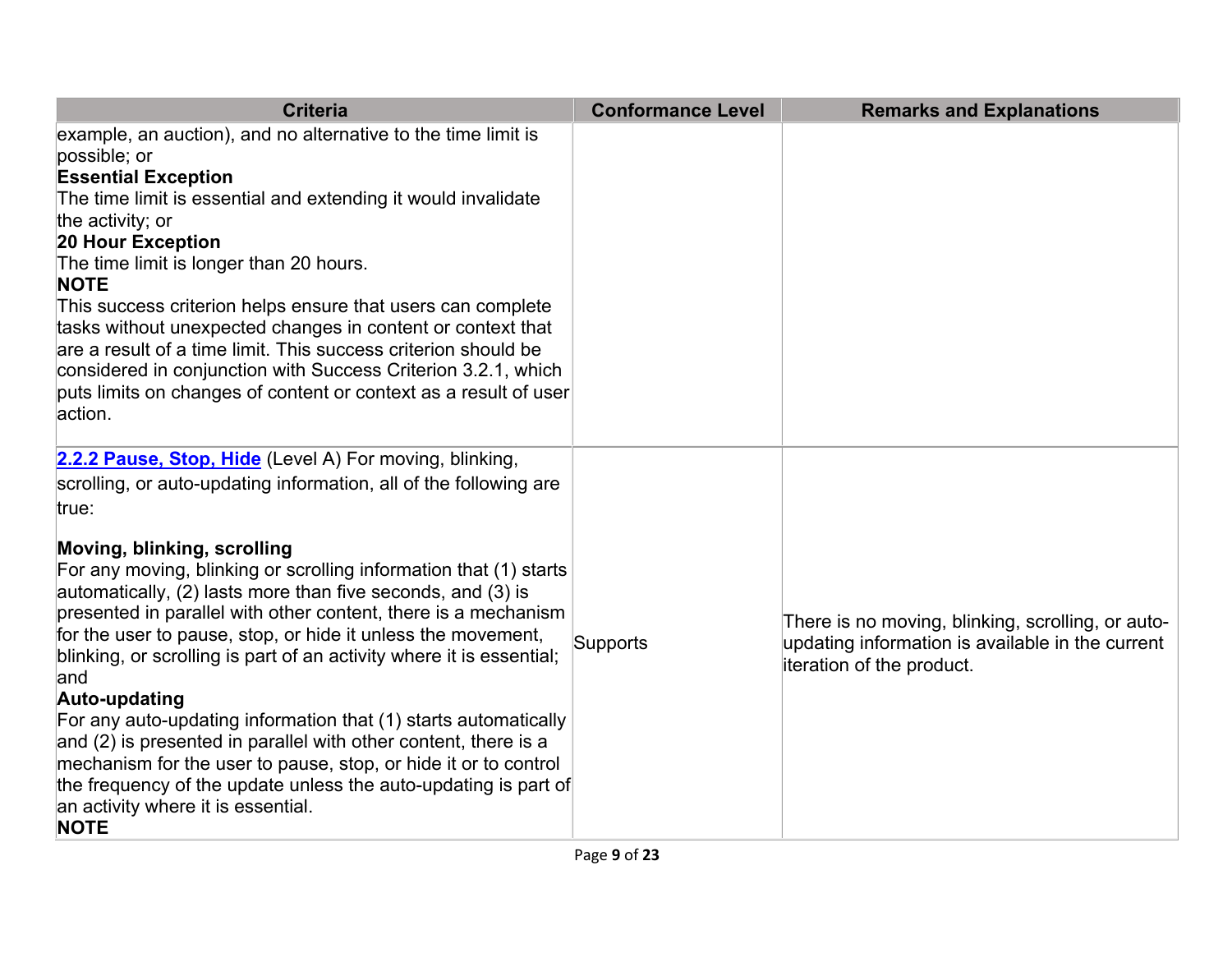| <b>Criteria</b>                                                                                                                                                                                                                                                                                                                                                                                                                                                                                                                                                                                                                                                                                                                                                                                                                                                                                                                                                                                                                                                                                         | <b>Conformance Level</b> | <b>Remarks and Explanations</b>                                                      |
|---------------------------------------------------------------------------------------------------------------------------------------------------------------------------------------------------------------------------------------------------------------------------------------------------------------------------------------------------------------------------------------------------------------------------------------------------------------------------------------------------------------------------------------------------------------------------------------------------------------------------------------------------------------------------------------------------------------------------------------------------------------------------------------------------------------------------------------------------------------------------------------------------------------------------------------------------------------------------------------------------------------------------------------------------------------------------------------------------------|--------------------------|--------------------------------------------------------------------------------------|
| For requirements related to flickering or flashing content, refer<br>to Guideline 2.3.<br><b>NOTE</b><br>Since any content that does not meet this success criterion<br>can interfere with a user's ability to use the whole page, all<br>content on the Web page (whether it is used to meet other<br>success criteria or not) must meet this success criterion.<br>See Conformance Requirement 5: Non-Interference.<br><b>NOTE</b><br>Content that is updated periodically by software or that is<br>streamed to the user agent is not required to preserve or<br>present information that is generated or received between the<br>initiation of the pause and resuming presentation, as this may<br>not be technically possible, and in many situations could be<br>misleading to do so.<br><b>NOTE</b><br>An animation that occurs as part of a preload phase or similar<br>situation can be considered essential if interaction cannot<br>occur during that phase for all users and if not indicating<br>progress could confuse users or cause them to think that<br>content was frozen or broken. |                          |                                                                                      |
| 2.3.1 Three Flashes or Below Threshold (Level A)<br>Web pages do not contain anything that flashes more than<br>three times in any one second period, or the flash is below<br>the general flash and red flash thresholds.<br><b>NOTE</b><br>Since any content that does not meet this success criterion<br>can interfere with a user's ability to use the whole page, all<br>content on the Web page (whether it is used to meet other<br>success criteria or not) must meet this success criterion.<br>See Conformance Requirement 5: Non-Interference.                                                                                                                                                                                                                                                                                                                                                                                                                                                                                                                                               | Supports                 | Product does not contain a part that flashes<br>more than three times in one second. |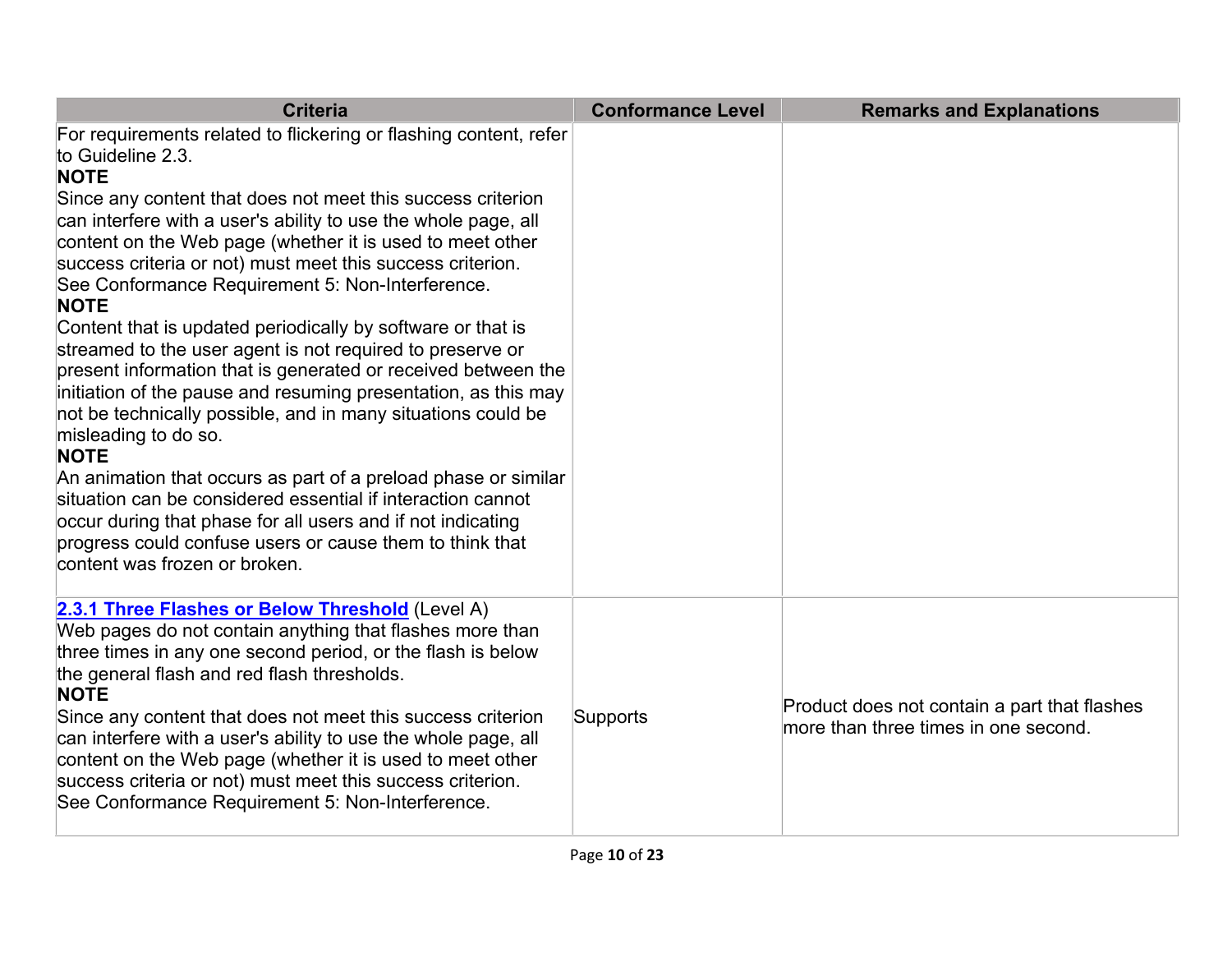| <b>Criteria</b>                                                                                                                                                                                                                                                                                   | <b>Conformance Level</b> | <b>Remarks and Explanations</b>                                                                                                                      |
|---------------------------------------------------------------------------------------------------------------------------------------------------------------------------------------------------------------------------------------------------------------------------------------------------|--------------------------|------------------------------------------------------------------------------------------------------------------------------------------------------|
| 2.4.1 Bypass Blocks (Level A) A mechanism is available to<br>bypass blocks of content that are repeated on multiple Web<br>pages.                                                                                                                                                                 | Supports                 | The functionality of the product has at least one<br>method that meets the criterion without known<br>defects or meets with equivalent facilitation. |
| 2.4.2 Page Titled (Level A) Web pages have titles that<br>describe topic or purpose.                                                                                                                                                                                                              | Supports                 | The functionality of the product has at least one<br>method that meets the criterion without known<br>defects or meets with equivalent facilitation. |
| 2.4.3 Focus Order (Level A) If a Web page can be navigated<br>sequentially and the navigation sequences affect meaning or<br>operation, focusable components receive focus in an order<br>that preserves meaning and operability.                                                                 | Supports                 | The functionality of the product has at least one<br>method that meets the criterion without known<br>defects or meets with equivalent facilitation. |
| 2.4.4 Link Purpose (In Context) (Level A) The purpose of<br>each link can be determined from the link text alone or from<br>the link text together with its programmatically determined link Supports<br>context, except where the purpose of the link would<br>be ambiguous to users in general. |                          | The functionality of the product has at least one<br>method that meets the criterion without known<br>defects or meets with equivalent facilitation. |
| 3.1.1 Language of Page (Level A) The default human<br>language of each Web page can be programmatically<br>determined.                                                                                                                                                                            | Supports                 | The functionality of the product has at least one<br>method that meets the criterion without known<br>defects or meets with equivalent facilitation. |
| 3.2.1 On Focus (Level A) When any user interface<br>component receives focus, it does not initiate a change of<br>context.                                                                                                                                                                        | Supports                 | The functionality of the product has at least one<br>method that meets the criterion without known<br>defects or meets with equivalent facilitation. |
| 3.2.2 On Input (Level A) Changing the setting of any user<br>interface component does not automatically cause a change<br>of context unless the user has been advised of the behavior<br>before using the component.                                                                              | Supports                 | The functionality of the product has at least one<br>method that meets the criterion without known<br>defects or meets with equivalent facilitation. |
| 3.3.1 Error Identification (Level A) If an input error is<br>automatically detected, the item that is in error is identified<br>and the error is described to the user in text.                                                                                                                   | Supports                 | The functionality of the product has at least one<br>method that meets the criterion without known<br>defects or meets with equivalent facilitation. |
| 3.3.2 Labels or Instructions (Level A) Labels or instructions<br>are provided when content requires user input.                                                                                                                                                                                   | Supports                 | The functionality of the product has at least one<br>method that meets the criterion without known<br>defects or meets with equivalent facilitation. |
| 4.1.1 Parsing (Level A) In content implemented using markup Supports                                                                                                                                                                                                                              |                          | The functionality of the product has at least one                                                                                                    |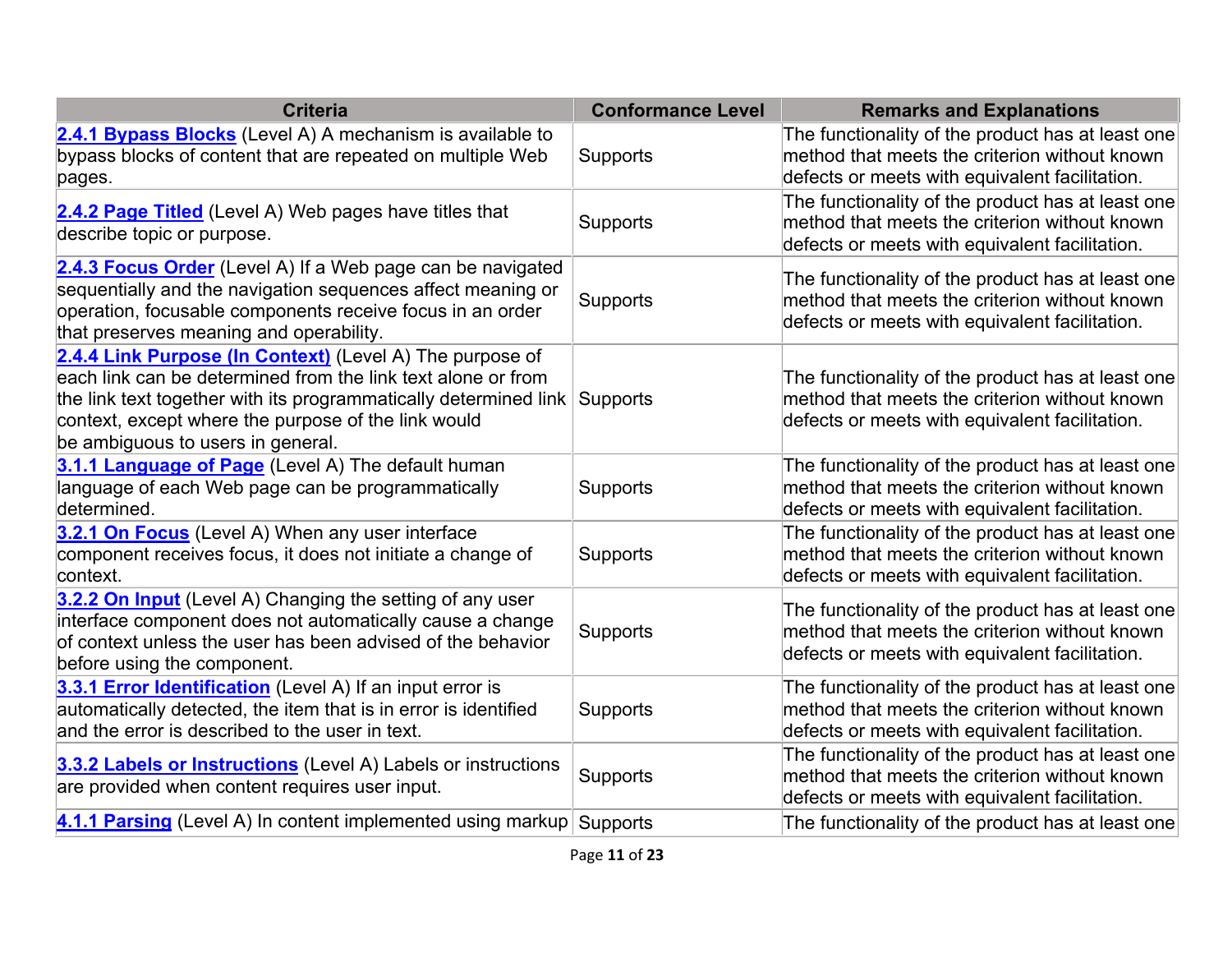| <b>Criteria</b>                                                                                                                                                                                                                                                                                                                                                                                                                                                                                                                                                                                                                                                                                 | <b>Conformance Level</b> | <b>Remarks and Explanations</b>                                                                                                                      |
|-------------------------------------------------------------------------------------------------------------------------------------------------------------------------------------------------------------------------------------------------------------------------------------------------------------------------------------------------------------------------------------------------------------------------------------------------------------------------------------------------------------------------------------------------------------------------------------------------------------------------------------------------------------------------------------------------|--------------------------|------------------------------------------------------------------------------------------------------------------------------------------------------|
| languages, elements have complete start and end tags,<br>elements are nested according to their specifications,<br>elements do not contain duplicate attributes, and any IDs are<br>unique, except where the specifications allow these features.<br><b>NOTE</b><br>Start and end tags that are missing a critical character in their<br>formation, such as a closing angle bracket or a mismatched<br>attribute value quotation mark are not complete.                                                                                                                                                                                                                                         |                          | method that meets the criterion without known<br>defects or meets with equivalent facilitation.                                                      |
| 4.1.2 Name, Role, Value (Level A) For all user interface<br>components (including but not limited to: form elements, links<br>and components generated by scripts), the name and role can<br>be programmatically determined; states, properties, and<br>values that can be set by the user can be programmatically<br>set; and notification of changes to these items is available<br>to user agents, including assistive technologies.<br><b>NOTE</b><br>This success criterion is primarily for Web authors who<br>develop or script their own user interface components. For<br>example, standard HTML controls already meet this success<br>criterion when used according to specification. | Supports                 | The functionality of the product has at least one<br>method that meets the criterion without known<br>defects or meets with equivalent facilitation. |

#### **Table 2: Success Criteria, Level AA**

| Criterial                                                                                                   | <b>Conformance Level</b> | <b>Remarks and Explanations</b>                                                    |
|-------------------------------------------------------------------------------------------------------------|--------------------------|------------------------------------------------------------------------------------|
| 1.2.4 Captions (Live) (Level AA) Captions are provided for<br>all live audio content in synchronized media. | Supports                 | There is no time based media available in the<br>current iteration of the product. |
|                                                                                                             |                          |                                                                                    |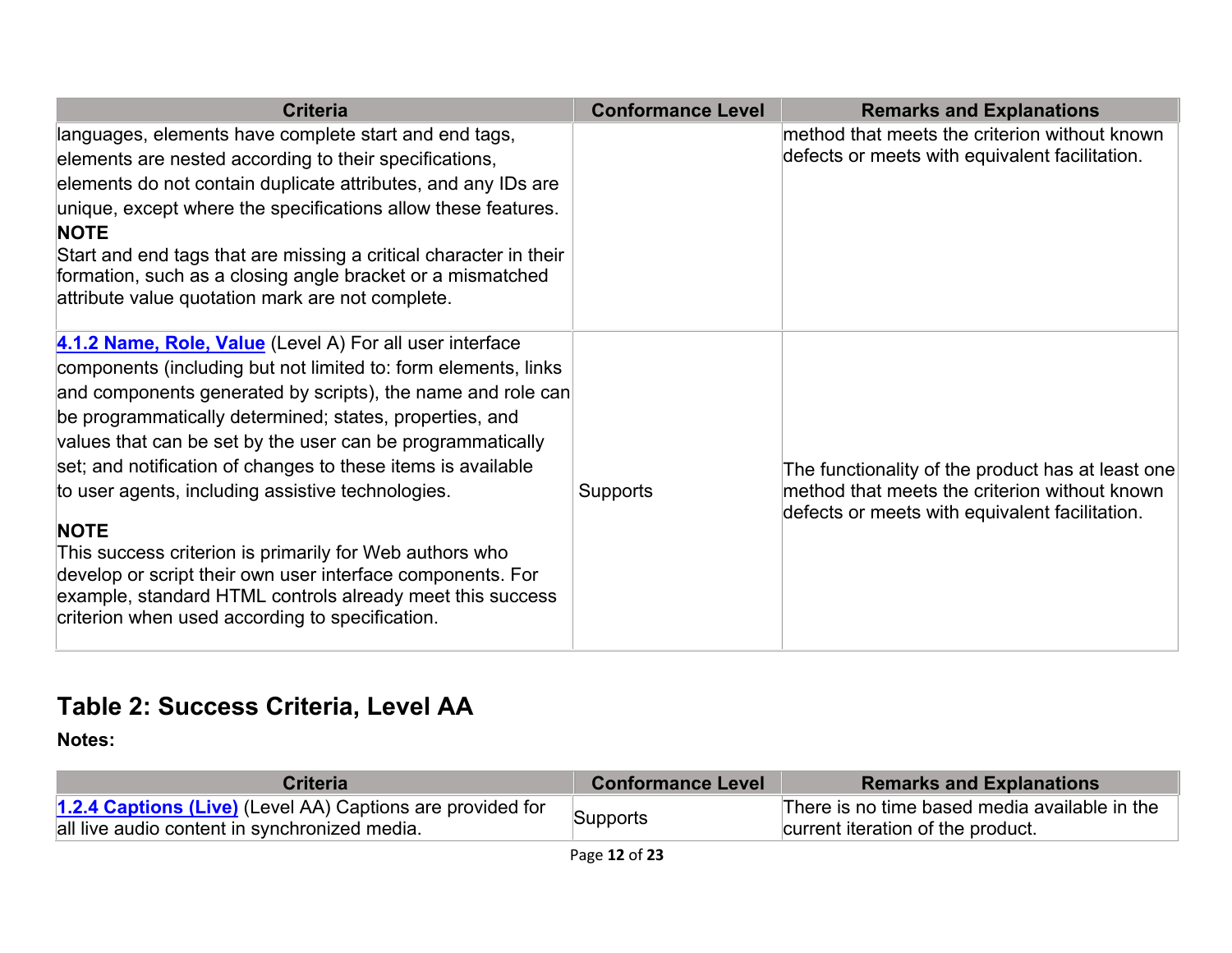| <b>Criteria</b>                                                                                                                                                                                                                                                                                                                                                                                                                                                                                                                                                                                                                                                 | <b>Conformance Level</b> | <b>Remarks and Explanations</b>                                                                                                                      |
|-----------------------------------------------------------------------------------------------------------------------------------------------------------------------------------------------------------------------------------------------------------------------------------------------------------------------------------------------------------------------------------------------------------------------------------------------------------------------------------------------------------------------------------------------------------------------------------------------------------------------------------------------------------------|--------------------------|------------------------------------------------------------------------------------------------------------------------------------------------------|
| 1.2.5 Audio Description (Prerecorded) (Level AA) Audio<br>description is provided for all prerecorded video content<br>in synchronized media.                                                                                                                                                                                                                                                                                                                                                                                                                                                                                                                   | Supports                 | There is no time based media available in the<br>current iteration of the product.                                                                   |
| 1.4.3 Contrast (Minimum) (Level AA) The visual presentation<br>of text and images of text has a contrast ratio of at least 4.5:1,<br>except for the following:<br><b>Large Text</b><br>Large-scale text and images of large-scale text have a<br>contrast ratio of at least 3:1;<br><b>Incidental</b><br>Text or images of text that are part of an inactive user<br>interface component, that are pure decoration, that are not<br>visible to anyone, or that are part of a picture that contains<br>significant other visual content, have no contrast requirement.<br>Logotypes<br>Text that is part of a logo or brand name has no contrast<br>requirement. | <b>Supports</b>          | The functionality of the product has at least one<br>method that meets the criterion without known<br>defects or meets with equivalent facilitation. |
| 1.4.4 Resize text (Level AA) Except for captions and images<br>of text, text can be resized without assistive technology up to<br>200 percent without loss of content or functionality.                                                                                                                                                                                                                                                                                                                                                                                                                                                                         | <b>Supports</b>          | The functionality of the product has at least one<br>method that meets the criterion without known<br>defects or meets with equivalent facilitation. |
| 1.4.5 Images of Text (Level AA) If the technologies being<br>used can achieve the visual presentation, text is used to<br>convey information rather than images of text except for the<br>following:<br><b>Customizable</b><br>The image of text can be visually customized to the user's<br>requirements;<br><b>Essential</b><br>A particular presentation of text is essential to the information                                                                                                                                                                                                                                                             | <b>Supports</b>          | The functionality of the product has at least one<br>method that meets the criterion without known<br>defects or meets with equivalent facilitation. |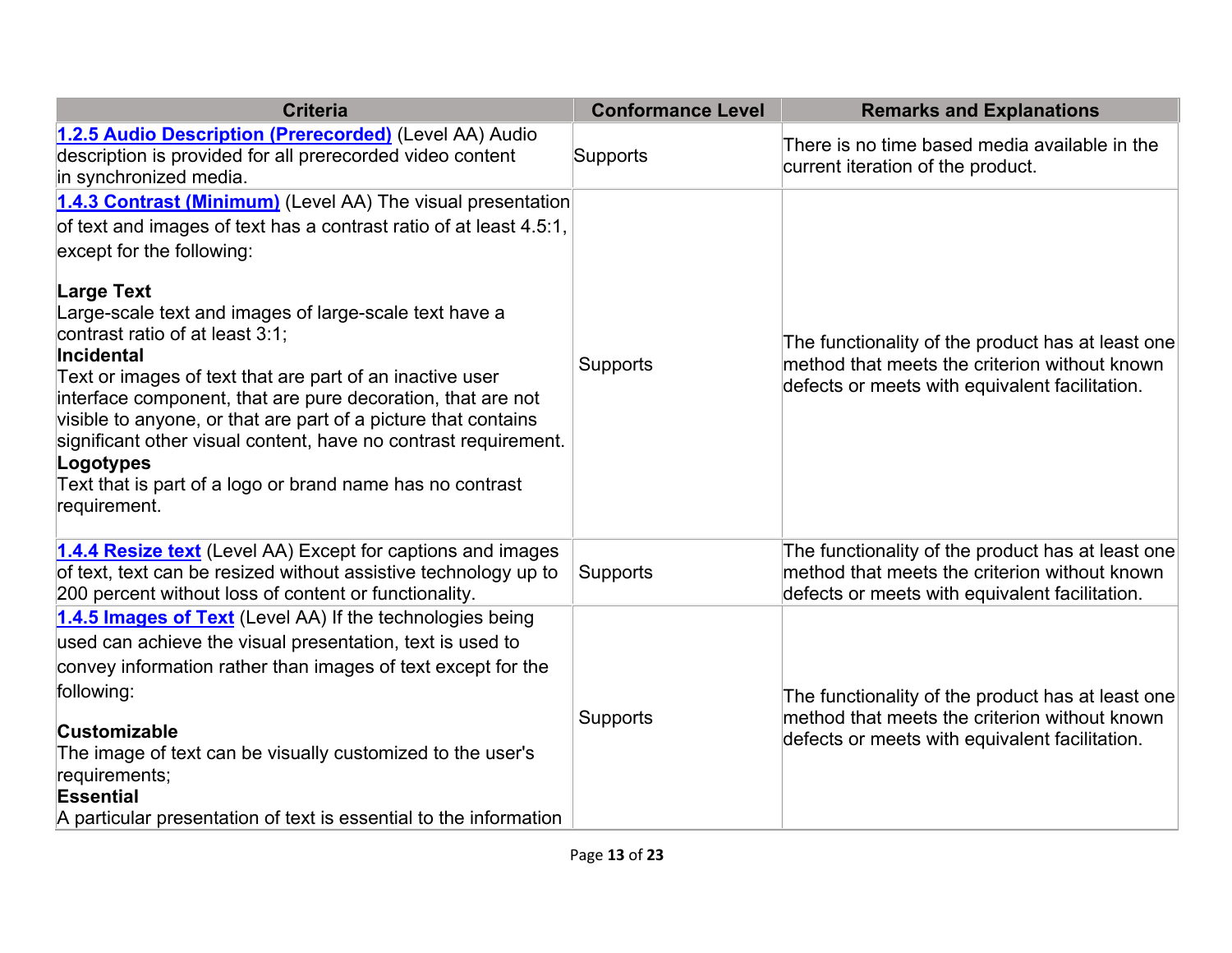| <b>Criteria</b>                                                                                                                                                                                                                                                                                                               | <b>Conformance Level</b> | <b>Remarks and Explanations</b>                                                                                                                      |
|-------------------------------------------------------------------------------------------------------------------------------------------------------------------------------------------------------------------------------------------------------------------------------------------------------------------------------|--------------------------|------------------------------------------------------------------------------------------------------------------------------------------------------|
| being conveyed.<br><b>NOTE</b>                                                                                                                                                                                                                                                                                                |                          |                                                                                                                                                      |
| Logotypes (text that is part of a logo or brand name) are<br>considered essential.                                                                                                                                                                                                                                            |                          |                                                                                                                                                      |
| 2.4.5 Multiple Ways (Level AA) More than one way is<br>available to locate a Web page within a set of Web<br>pages except where the Web Page is the result of, or a step<br>in, a process.                                                                                                                                    | <b>Supports</b>          | The functionality of the product has at least one<br>method that meets the criterion without known<br>defects or meets with equivalent facilitation. |
| 2.4.6 Headings and Labels (Level AA) Headings<br>and labels describe topic or purpose.                                                                                                                                                                                                                                        | Supports                 | The functionality of the product has at least one<br>method that meets the criterion without known<br>defects or meets with equivalent facilitation. |
| 2.4.7 Focus Visible (Level AA) Any keyboard operable user<br>interface has a mode of operation where the keyboard focus<br>indicator is visible.                                                                                                                                                                              | Supports                 | The functionality of the product has at least one<br>method that meets the criterion without known<br>defects or meets with equivalent facilitation. |
| 3.1.2 Language of Parts (Level AA) The human language of<br>each passage or phrase in the content can<br>be programmatically determined except for proper names,<br>technical terms, words of indeterminate language, and words<br>or phrases that have become part of the vernacular of the<br>immediately surrounding text. | Supports                 | The functionality of the product has at least one<br>method that meets the criterion without known<br>defects or meets with equivalent facilitation. |
| 3.2.3 Consistent Navigation (Level AA) Navigational<br>mechanisms that are repeated on multiple Web pages within<br>a set of Web pages occur in the same relative order each time<br>they are repeated, unless a change is initiated by the user.                                                                             | Supports                 | The functionality of the product has at least one<br>method that meets the criterion without known<br>defects or meets with equivalent facilitation. |
| 3.2.4 Consistent Identification (Level AA) Components that<br>have the same functionality within a set of Web pages are<br>identified consistently.                                                                                                                                                                           | Supports                 | The functionality of the product has at least one<br>method that meets the criterion without known<br>defects or meets with equivalent facilitation. |
| 3.3.3 Error Suggestion (Level AA) If an input error is<br>automatically detected and suggestions for correction are<br>known, then the suggestions are provided to the user, unless<br>it would jeopardize the security or purpose of the content.                                                                            | Supports                 | The functionality of the product has at least one<br>method that meets the criterion without known<br>defects or meets with equivalent facilitation. |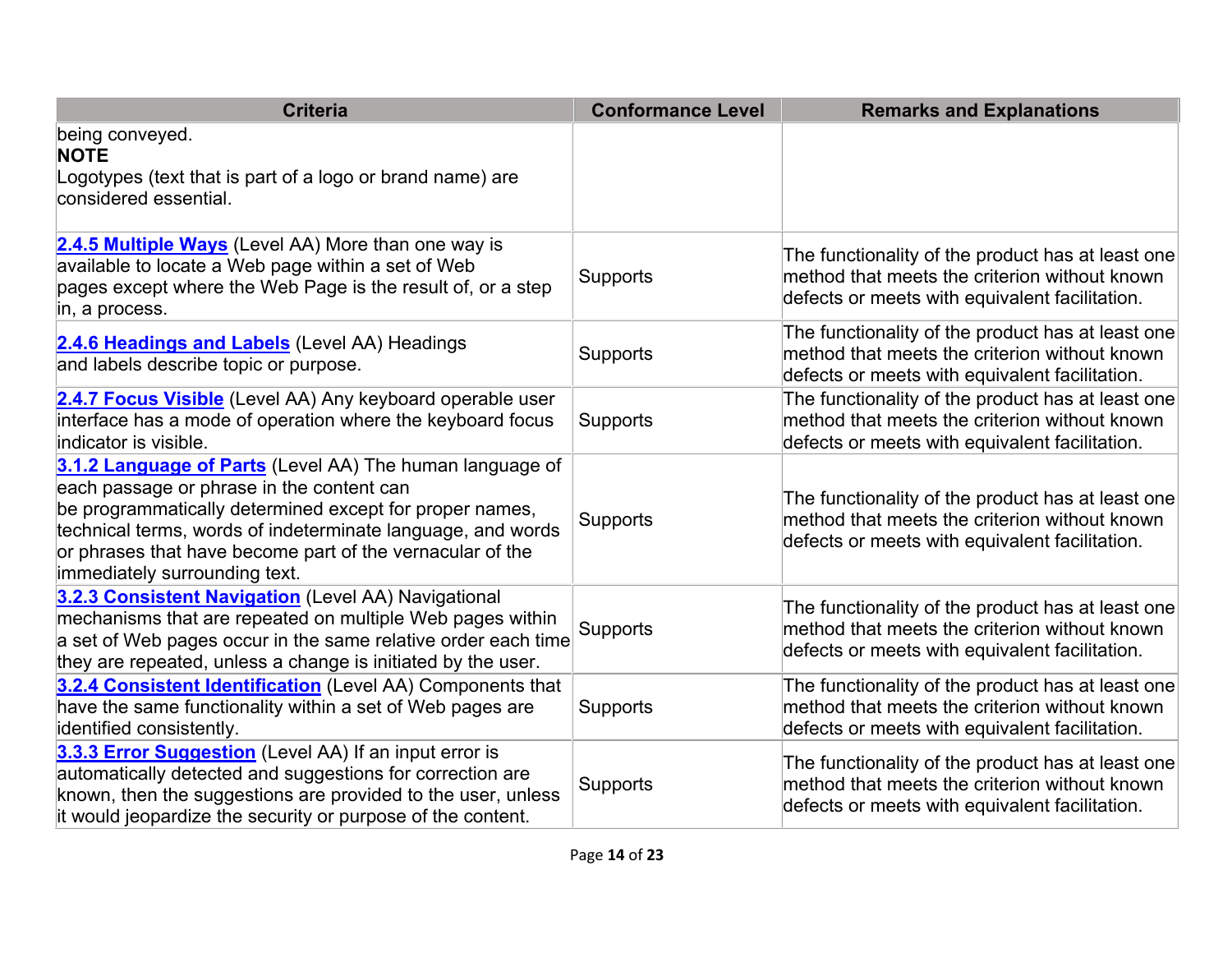| <b>Criteria</b>                                                                                                                                                                                                                                                                                                                                                                                                                                                                                                                                                                                                                                    | <b>Conformance Level</b> | <b>Remarks and Explanations</b>                                                                                                                      |
|----------------------------------------------------------------------------------------------------------------------------------------------------------------------------------------------------------------------------------------------------------------------------------------------------------------------------------------------------------------------------------------------------------------------------------------------------------------------------------------------------------------------------------------------------------------------------------------------------------------------------------------------------|--------------------------|------------------------------------------------------------------------------------------------------------------------------------------------------|
| 3.3.4 Error Prevention (Legal, Financial, Data) (Level AA)<br>For Web pages that cause legal commitments or financial<br>transactions for the user to occur, that modify or delete user-<br>controllable data in data storage systems, or that submit user<br>test responses, at least one of the following is true:<br><b>Reversible</b><br>Submissions are reversible.<br><b>Checked</b><br>Data entered by the user is checked for input errors and the<br>user is provided an opportunity to correct them.<br>Confirmed<br>A mechanism is available for reviewing, confirming, and<br>correcting information before finalizing the submission. | <b>Supports</b>          | The functionality of the product has at least one<br>method that meets the criterion without known<br>defects or meets with equivalent facilitation. |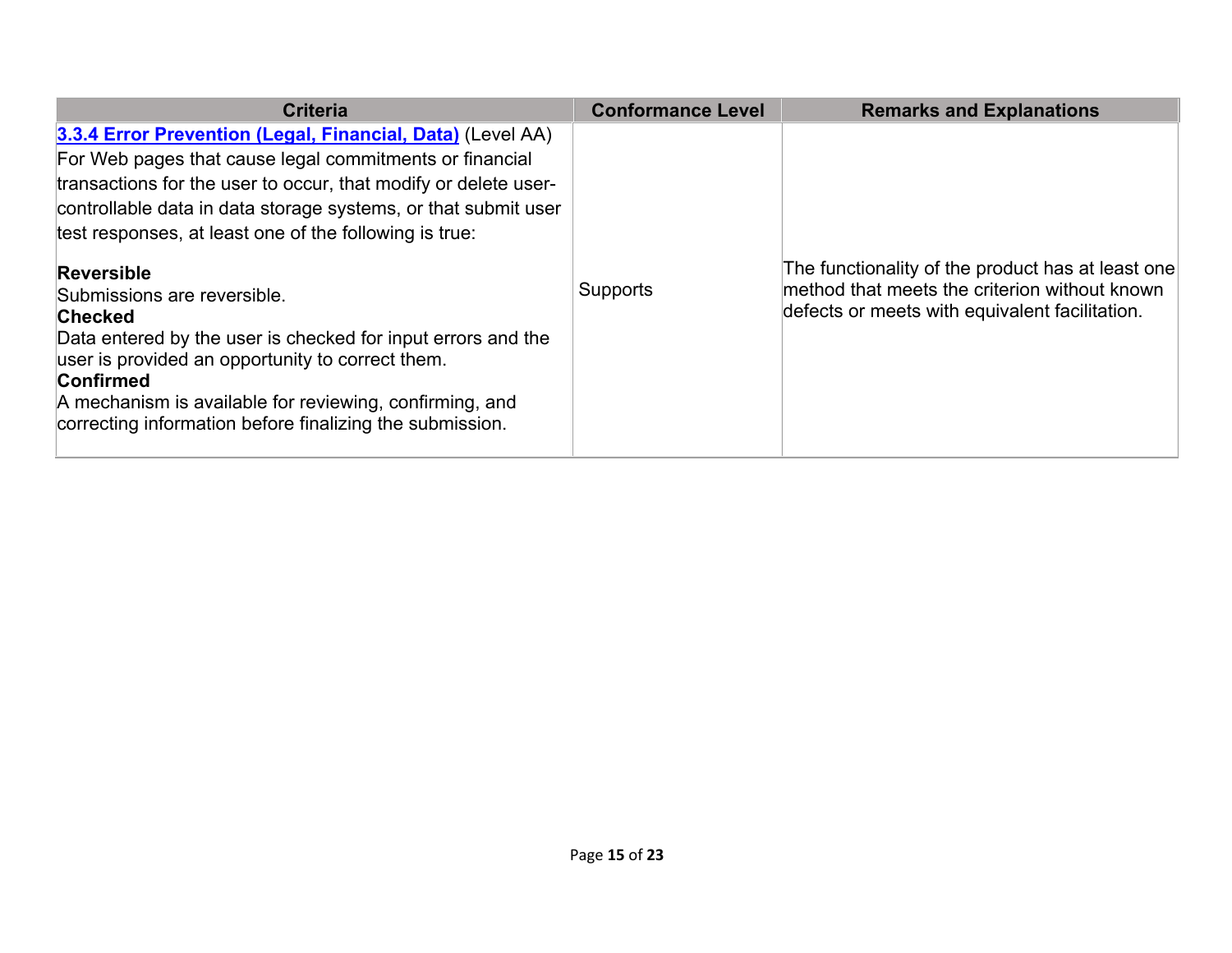# **Revised Section 508 Report**

**Notes:** 

## **Chapter 3: Functional Performance Criteria (FPC)**

 **Notes:** Not applicable (Reference: E204.1 and E205.4 of Appendix A to Part 1194 – Section 508 of the Rehabilitation Act: Application and Scoping Requirements.)

| <b>Criteria</b>                                                                                                                                                                                   | <b>Conformance Level</b> | <b>Remarks and Explanations</b>                                                                                                                             |
|---------------------------------------------------------------------------------------------------------------------------------------------------------------------------------------------------|--------------------------|-------------------------------------------------------------------------------------------------------------------------------------------------------------|
| 302.1 Without Vision:<br>Where a visual mode of operation is provided, ICT shall<br>provide at least one mode of operation that does not require<br>user vision.                                  | Not Applicable           | (Reference: E204.1 and E205.4 of<br>Appendix A to Part 1194 – Section<br>508 of the Rehabilitation Act:<br><b>Application and Scoping</b><br>Requirements.) |
| 302.2 With Limited Vision:<br>Where a visual mode of operation is provided, ICT shall<br>provide at least one mode of operation that enables users to<br>make use of limited vision.              | Not Applicable           | (Reference: E204.1 and E205.4 of<br>Appendix A to Part 1194 – Section<br>508 of the Rehabilitation Act:<br>Application and Scoping<br>Requirements.)        |
| 302.3 Without Perception of Color:<br>Where a visual mode of operation is provided, ICT shall<br>provide at least one visual mode of operation that does not<br>require user perception of color. | Not Applicable           | (Reference: E204.1 and E205.4 of<br>Appendix A to Part 1194 – Section<br>508 of the Rehabilitation Act:<br>Application and Scoping<br>Requirements.)        |
| 302.4 Without Hearing:<br>Where an audible mode of operation is provided, ICT shall<br>provide at least one mode of operation that does not require<br>user hearing.                              | Not Applicable           | (Reference: E204.1 and E205.4 of<br>Appendix A to Part 1194 – Section<br>508 of the Rehabilitation Act:<br>Application and Scoping<br>Requirements.)        |
| 302.5 With Limited Hearing:<br>Where an audible mode of operation is provided, ICT shall                                                                                                          | Not Applicable           | (Reference: E204.1 and E205.4 of<br>Appendix A to Part 1194 – Section                                                                                       |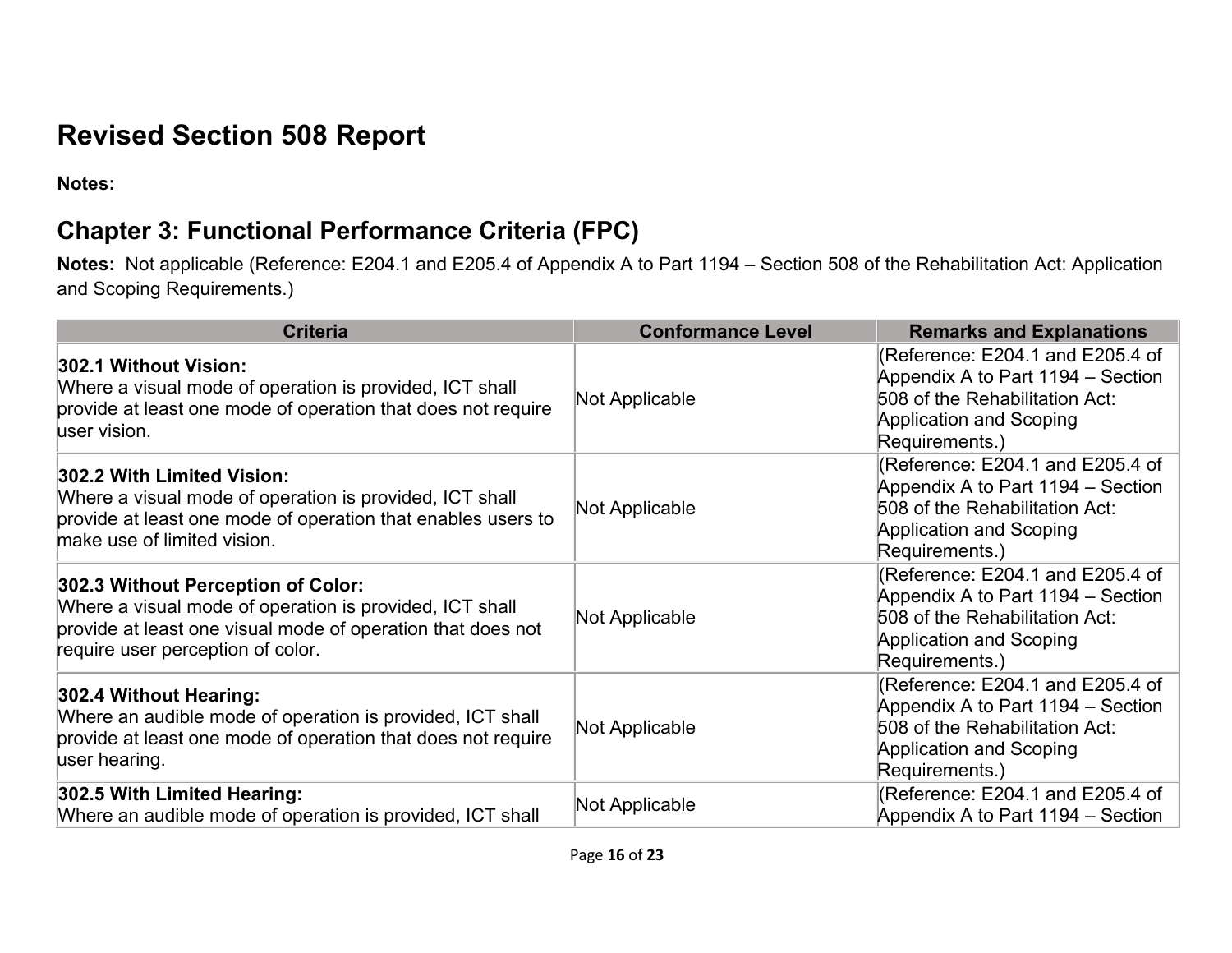| <b>Criteria</b>                                                                                                                                                                                                      | <b>Conformance Level</b> | <b>Remarks and Explanations</b>                                                                                                                             |
|----------------------------------------------------------------------------------------------------------------------------------------------------------------------------------------------------------------------|--------------------------|-------------------------------------------------------------------------------------------------------------------------------------------------------------|
| provide at least one mode of operation that enables users to<br>make use of limited hearing.                                                                                                                         |                          | 508 of the Rehabilitation Act:<br>Application and Scoping<br>Requirements.)                                                                                 |
| 302.6 Without Speech:<br>Where speech is used for input, control, or operation, ICT<br>shall provide at least one mode of operation that does not<br>require user speech.                                            | Not Applicable           | (Reference: E204.1 and E205.4 of<br>Appendix A to Part 1194 – Section<br>508 of the Rehabilitation Act:<br><b>Application and Scoping</b><br>Requirements.) |
| 302.7 With Limited Manipulation:<br>Where a manual mode of operation is provided, ICT shall<br>provide at least one mode of operation that does not require<br>fine motor control or simultaneous manual operations. | Not Applicable           | (Reference: E204.1 and E205.4 of<br>Appendix A to Part 1194 – Section<br>508 of the Rehabilitation Act:<br><b>Application and Scoping</b><br>Requirements.) |
| 302.8 With Limited Reach and Strength:<br>Where a manual mode of operation is provided, ICT shall<br>provide at least one mode of operation that is operable with<br>limited reach and limited strength.             | Not Applicable           | (Reference: E204.1 and E205.4 of<br>Appendix A to Part 1194 – Section<br>508 of the Rehabilitation Act:<br><b>Application and Scoping</b><br>Requirements.) |
| 302.9 With Limited Language, Cognitive, and Learning<br>Abilities:<br>ICT shall provide features making its use by individuals with<br>limited cognitive, language, and learning abilities simpler and<br>easier.    | Not Applicable           | (Reference: E204.1 and E205.4 of<br>Appendix A to Part 1194 – Section<br>508 of the Rehabilitation Act:<br><b>Application and Scoping</b><br>Requirements.) |

### **Chapter 4: Hardware**

 **Notes:** 

The ICT covered by this VPAT is not hardware. As such, the requirements of this chapter do not apply.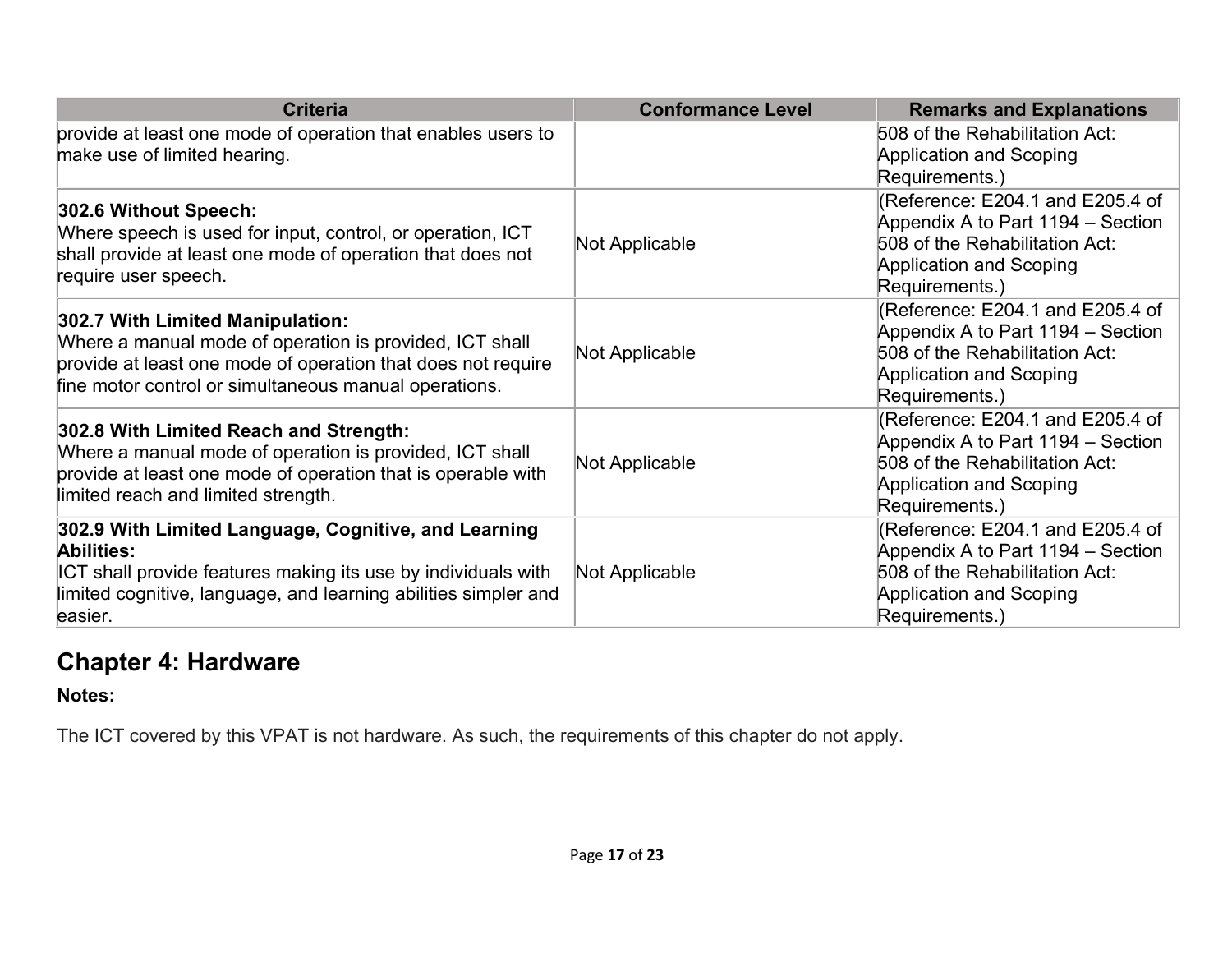## **Chapter 5: Software**

| <b>Criteria</b>                                                                                                                                                                                                                                                                                                                                                                                                                                                                                                                                                                                                                                                                                  | <b>Conformance Level</b>            | <b>Remarks and Explanations</b>     |
|--------------------------------------------------------------------------------------------------------------------------------------------------------------------------------------------------------------------------------------------------------------------------------------------------------------------------------------------------------------------------------------------------------------------------------------------------------------------------------------------------------------------------------------------------------------------------------------------------------------------------------------------------------------------------------------------------|-------------------------------------|-------------------------------------|
| 501.1 Scope – Incorporation of WCAG 2.0 AA:<br>The requirements of Chapter 5 shall apply to software where<br>required by 508 Chapter 2 (Scoping Requirements), 255 Chapter 2<br>(Scoping Requirements), and where otherwise referenced in any<br>other chapter of the Revised 508 Standards or Revised 255<br>Guidelines.<br><b>EXCEPTION: Where Web applications do not have access to</b><br>platform accessibility services and do not include components that<br>have access to platform accessibility services, they shall not be<br>required to conform to 502 or 503 provided that they conform to<br>Level A and Level AA Success Criteria and Conformance<br>Requirements in WCAG 2.0. | See WCAG 2.0 section                | See information in WCAG section     |
| 502 Interoperability with Assistive Technology.<br><b>502.1 General.</b><br>Software shall interoperate with assistive technology and shall<br>conform to 502.                                                                                                                                                                                                                                                                                                                                                                                                                                                                                                                                   | Heading cell - no response required | Heading cell - no response required |
| 502.2.1 User Control of Accessibility Features:<br>Platform software shall provide user control over platform features<br>that are defined in the platform documentation as accessibility<br>features.                                                                                                                                                                                                                                                                                                                                                                                                                                                                                           | Not Applicable                      | This is a web only application      |
| 502.2.2 No Disruption of Accessibility Features:<br>Software shall not disrupt platform features that are defined in the<br>platform documentation as accessibility features.                                                                                                                                                                                                                                                                                                                                                                                                                                                                                                                    | Not Applicable                      | This is a web only application      |
| <b>502.3 Accessibility Services:</b><br>Platform software and software tools that are provided by the<br>platform developer shall provide a documented set of accessibility<br>services that support applications running on the platform to<br>interoperate with assistive technology and shall conform to 502.3.<br>Applications that are also platforms shall expose the underlying                                                                                                                                                                                                                                                                                                           | Heading cell - no response required | Heading cell - no response required |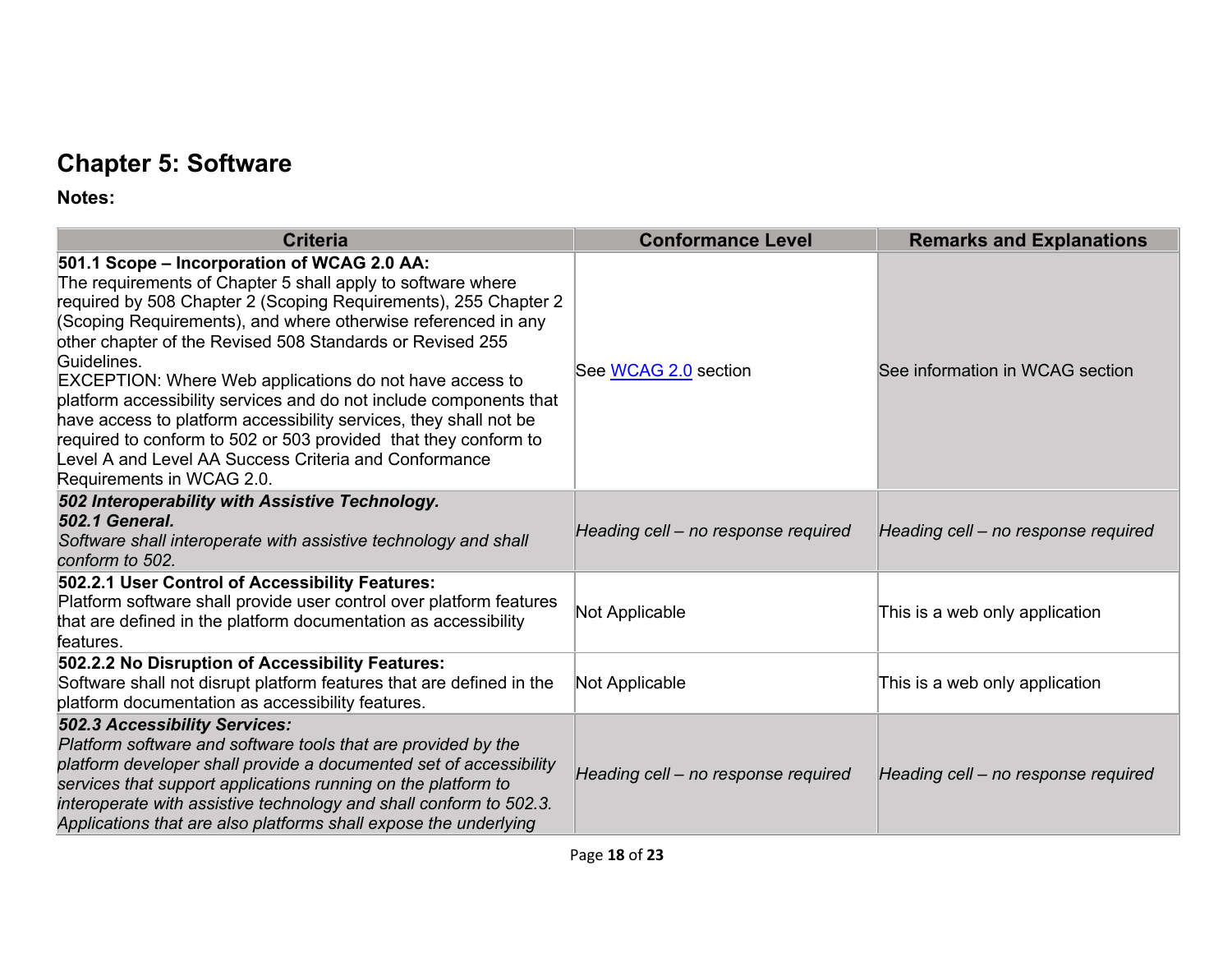| <b>Criteria</b>                                                                                                                                                                                                     | <b>Conformance Level</b> | <b>Remarks and Explanations</b> |
|---------------------------------------------------------------------------------------------------------------------------------------------------------------------------------------------------------------------|--------------------------|---------------------------------|
| platform accessibility services or implement other documented<br>accessibility services.                                                                                                                            |                          |                                 |
| 502.3.1 Object Information:<br>The object role, state(s), properties, boundary, name, and<br>description shall be programmatically determinable.                                                                    | Not Applicable           | This is a web only application  |
| 502.3.2 Modification of Object Information:<br>States and properties that can be set by the user shall be capable<br>of being set programmatically, including through assistive<br>technology.                      | Not Applicable           | This is a web only application  |
| 502.3.3 Row, Column, and Headers:<br>If an object is in a data table, the occupied rows and columns, and<br>any headers associated with those rows or columns, shall be<br>programmatically determinable.           | Not Applicable           | This is a web only application  |
| 502.3.4 Values:<br>Any current value(s), and any set or range of allowable values<br>associated with an object, shall be programmatically determinable.                                                             | Not Applicable           | This is a web only application  |
| 502.3.5 Modification of Values:<br>Values that can be set by the user shall be capable of being set<br>programmatically, including through assistive technology.                                                    | Not Applicable           | This is a web only application  |
| 502.3.6 Label Relationships:<br>Any relationship that a component has as a label for another<br>component, or of being labeled by another component, shall be<br>programmatically determinable.                     | Not Applicable           | This is a web only application  |
| 502.3.7 Hierarchical Relationships:<br>Any hierarchical (parent-child) relationship that a component has as<br>a container for, or being contained by, another component shall be<br>programmatically determinable. | Not Applicable           | This is a web only application  |
| 502.3.8 Text:<br>The content of text objects, text attributes, and the boundary of text<br>rendered to the screen, shall be programmatically determinable.                                                          | Not Applicable           | This is a web only application  |
| 502.3.9 Modification of Text:<br>Text that can be set by the user shall be capable of being set<br>programmatically, including through assistive technology.                                                        | Not Applicable           | This is a web only application  |
| 502.3.10 List of Actions:<br>A list of all actions that can be executed on an object shall be                                                                                                                       | Not Applicable           | This is a web only application  |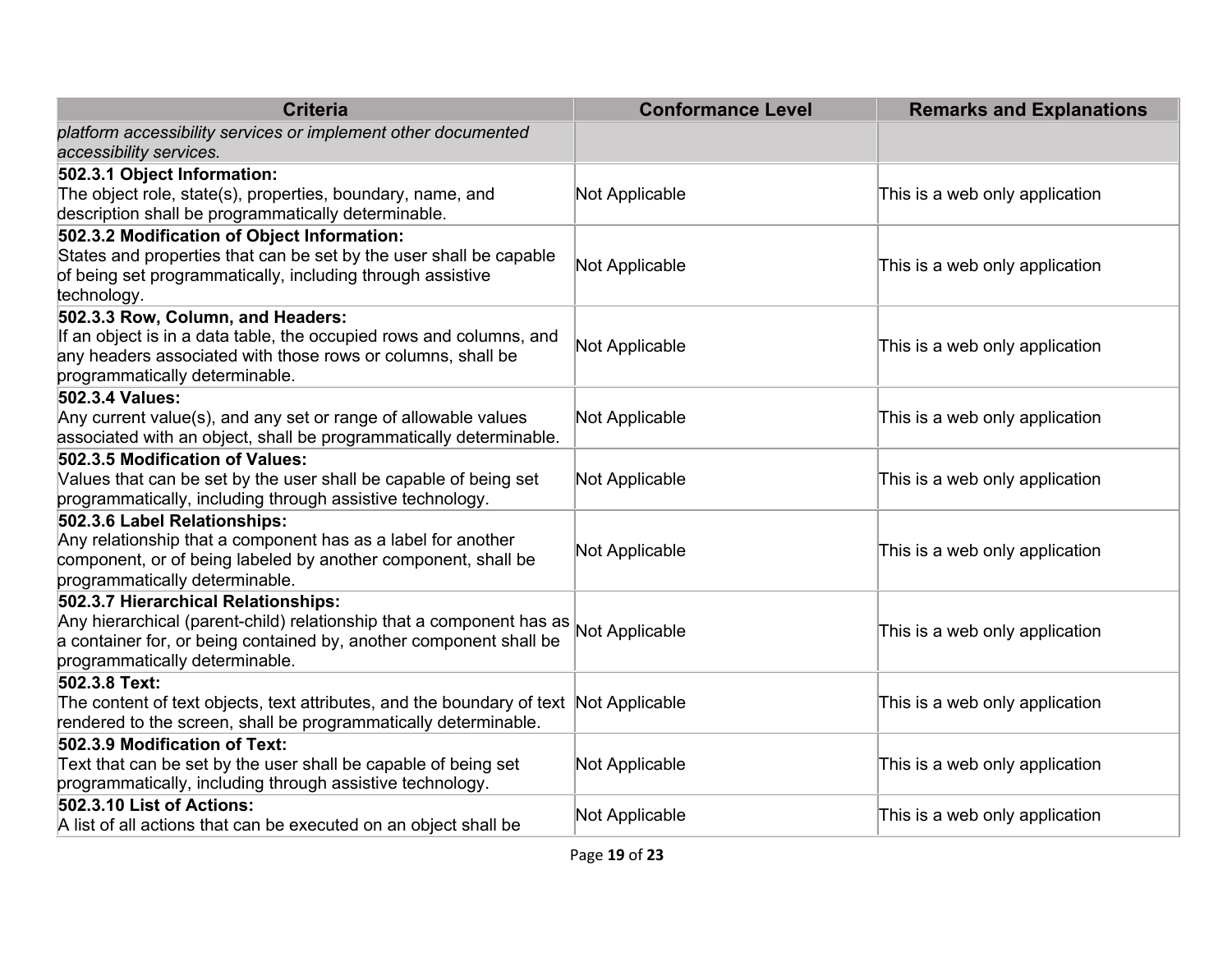| <b>Criteria</b>                                                                                                                                                                                                                                                                                                                                                                                                                                                                                                                                                                                                                                                                                                                                           | <b>Conformance Level</b>            | <b>Remarks and Explanations</b>     |
|-----------------------------------------------------------------------------------------------------------------------------------------------------------------------------------------------------------------------------------------------------------------------------------------------------------------------------------------------------------------------------------------------------------------------------------------------------------------------------------------------------------------------------------------------------------------------------------------------------------------------------------------------------------------------------------------------------------------------------------------------------------|-------------------------------------|-------------------------------------|
| programmatically determinable.                                                                                                                                                                                                                                                                                                                                                                                                                                                                                                                                                                                                                                                                                                                            |                                     |                                     |
| 502.3.11 Actions on Objects:<br>Applications shall allow assistive technology to programmatically<br>execute available actions on objects.                                                                                                                                                                                                                                                                                                                                                                                                                                                                                                                                                                                                                | Not Applicable                      | This is a web only application      |
| 502.3.12 Focus Cursor:<br>Applications shall expose information and mechanisms necessary<br>to track focus, text insertion point, and selection attributes of user<br>interface components.                                                                                                                                                                                                                                                                                                                                                                                                                                                                                                                                                               | Not Applicable                      | This is a web only application      |
| 502.3.13 Modification of Focus Cursor:<br>Focus, text insertion point, and selection attributes that can be set<br>by the user shall be capable of being set programmatically,<br>including through the use of assistive technology.                                                                                                                                                                                                                                                                                                                                                                                                                                                                                                                      | Not Applicable                      | This is a web only application      |
| 502.3.14 Event Notification:<br>Notification of events relevant to user interactions, including but not<br>limited to, changes in the component's state(s), value, name,<br>description, or boundary, shall be available to assistive technology.                                                                                                                                                                                                                                                                                                                                                                                                                                                                                                         | Not Applicable                      | This is a web only application      |
| 502.4 Platform Accessibility Features:<br>Platforms and platform software shall conform to the requirements<br>in ANSI/HFES 200.2, Human Factors Engineering of Software User<br>Interfaces - Part 2: Accessibility (2008) listed below:<br>A. Section 9.3.3 Enable sequential entry of multiple (chorded)<br>keystrokes;<br>B. Section 9.3.4 Provide adjustment of delay before key<br>acceptance;<br>C. Section 9.3.5 Provide adjustment of same-key double-strike<br>acceptance;<br>D. Section 10.6.7 Allow users to choose visual alternative for audio<br>putput;<br>E. Section 10.6.8 Synchronize audio equivalents for visual events;<br>F. Section 10.6.9 Provide speech output services; and<br>G. Section 10.7.1 Display any captions provided. | Not Applicable                      | This is a web only application      |
| 503 Applications.<br>503.1 General. Applications shall conform to 503.                                                                                                                                                                                                                                                                                                                                                                                                                                                                                                                                                                                                                                                                                    | Heading cell - no response required | Heading cell - no response required |
| 503.2 User Preferences:<br>Applications shall permit user preferences from platform settings for                                                                                                                                                                                                                                                                                                                                                                                                                                                                                                                                                                                                                                                          | Not Applicable                      | This is a web only application      |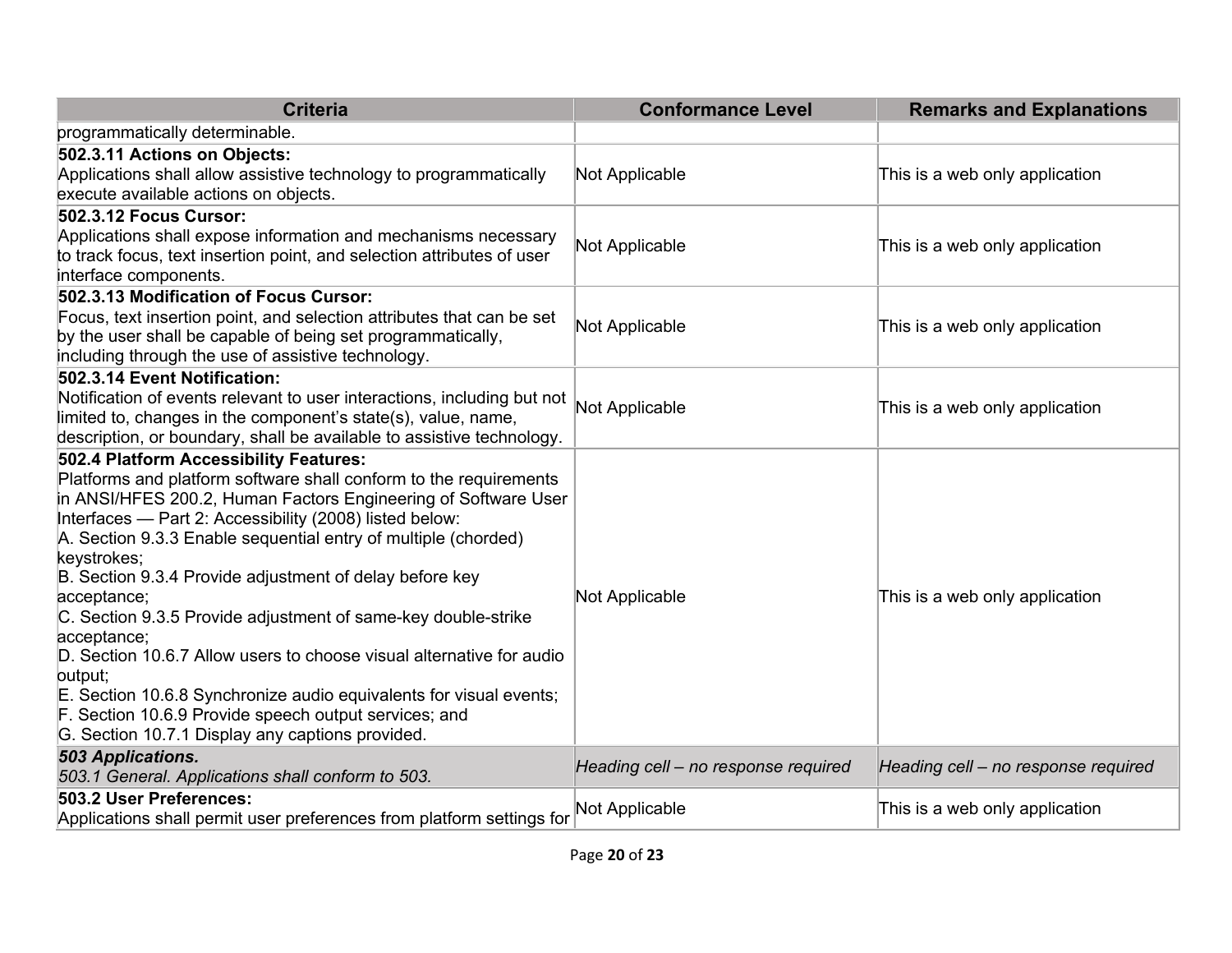| <b>Criteria</b>                                                                                                                                                                                                                                                                                                                                                                                                                                                                                                | <b>Conformance Level</b>            | <b>Remarks and Explanations</b>     |
|----------------------------------------------------------------------------------------------------------------------------------------------------------------------------------------------------------------------------------------------------------------------------------------------------------------------------------------------------------------------------------------------------------------------------------------------------------------------------------------------------------------|-------------------------------------|-------------------------------------|
| color, contrast, font type, font size, and focus cursor.<br>EXCEPTION: Applications that are designed to be isolated from<br>their underlying platform software, including Web applications, shall<br>not be required to conform to 503.2.                                                                                                                                                                                                                                                                     |                                     |                                     |
| 503.3 Alternative User Interfaces:<br>Where an application provides an alternative user interface that<br>functions as assistive technology, the application shall use platform<br>and other industry standard accessibility services.                                                                                                                                                                                                                                                                         | Not Applicable                      | This is a web only application      |
| 503.4 User Controls for Captions and Audio Description:<br>Where ICT displays video with synchronized audio, ICT shall<br>provide user controls for closed captions and audio descriptions<br>conforming to 503.4.                                                                                                                                                                                                                                                                                             | Heading cell - no response required | Heading cell - no response required |
| 503.4.1 Caption Controls:<br>Where user controls are provided for volume adjustment, ICT shall<br>provide user controls for the selection of captions at the same menu<br>level as the user controls for volume or program selection.                                                                                                                                                                                                                                                                          | <b>Not Applicable</b>               | This is a web only application      |
| 503.4.2 Audio Description Controls:<br>Where user controls are provided for program selection, ICT shall<br>provide user controls for the selection of audio descriptions at the<br>same menu level as the user controls for volume or program<br>selection.                                                                                                                                                                                                                                                   | Not Applicable                      | This is a web only application      |
| 504 Authoring Tools.<br><b>504.1 General.</b><br>Where an application is an authoring tool, the application shall<br>conform to 504 to the extent that information required for<br>accessibility is supported by the destination format.                                                                                                                                                                                                                                                                       | Heading cell - no response required | Heading cell - no response required |
| 504.2 Content Creation or Editing (if not authoring tool, enter<br>"not applicable"):<br>Authoring tools shall provide a mode of operation to create or edit<br>content that conforms to Level A and Level AA Success Criteria and See WCAG 2.0 section<br>Conformance Requirements in WCAG 2.0 for all supported features<br>and, as applicable, to file formats supported by the authoring tool.<br>Authoring tools shall permit authors the option of overriding<br>information required for accessibility. |                                     | See information in WCAG section     |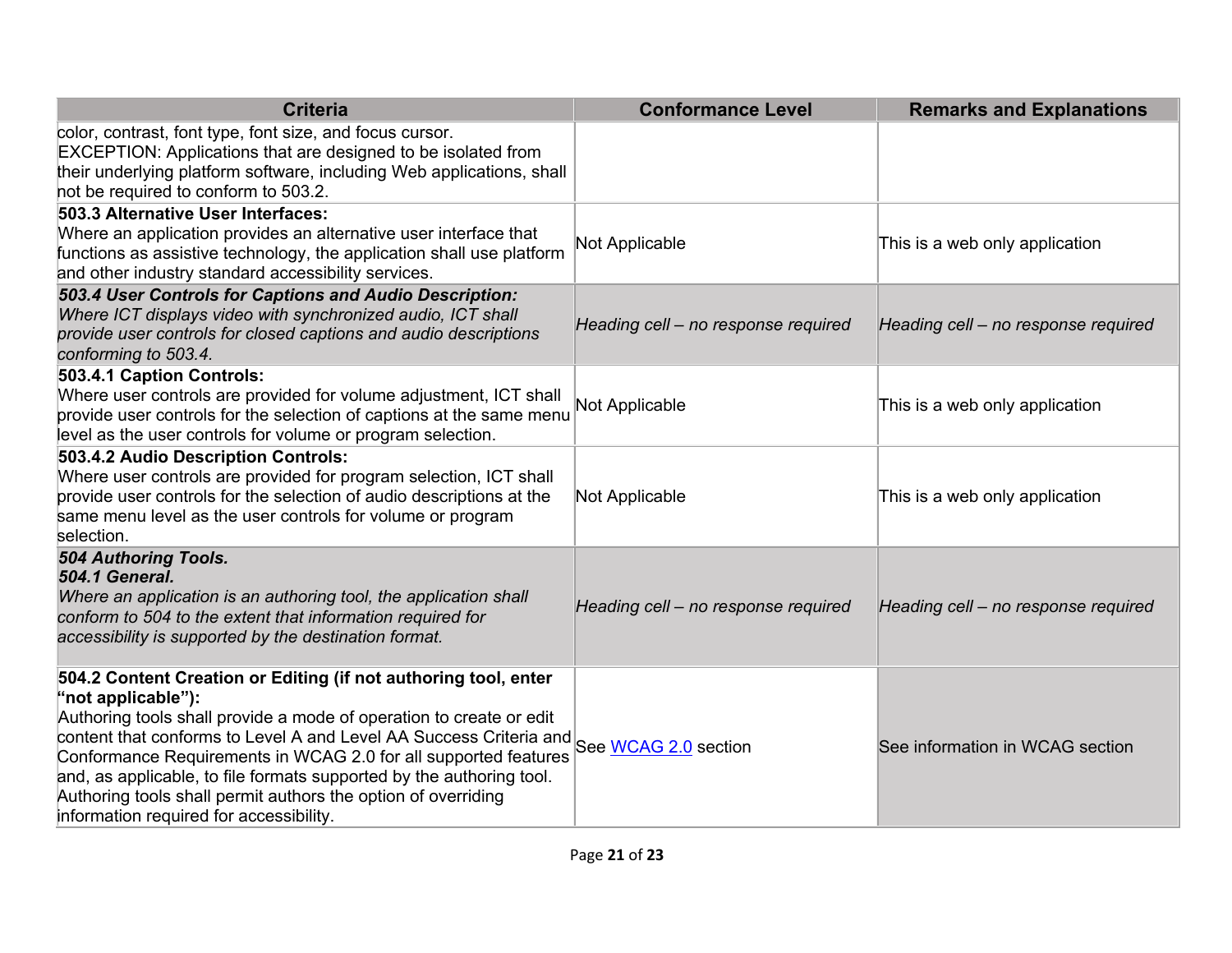| <b>Criteria</b>                                                                                                                                                                                                                                                                                                                                     | <b>Conformance Level</b> | <b>Remarks and Explanations</b>                                                      |
|-----------------------------------------------------------------------------------------------------------------------------------------------------------------------------------------------------------------------------------------------------------------------------------------------------------------------------------------------------|--------------------------|--------------------------------------------------------------------------------------|
| EXCEPTION: Authoring tools shall not be required to conform to<br>504.2 when used to directly edit plain text source code.                                                                                                                                                                                                                          |                          |                                                                                      |
| 504.2.1 Preservation of Information Provided for Accessibility<br>In Format Conversion:<br>Authoring tools shall, when converting content from one format to<br>another or saving content in multiple formats, preserve the<br>information required for accessibility to the extent that the<br>information is supported by the destination format. | Not Applicable           | There is no option in the application to<br>convert the content in different formats |
| 504.2.2 PDF Export:<br>Authoring tools capable of exporting PDF files that conform to ISO<br>32000-1:2008 (PDF 1.7) shall also be capable of exporting PDF<br>files that conform to ANSI/AIIM/ISO 14289-1:2016 (PDF/UA-1).                                                                                                                          | Does not support         | The Exported PDF's are not accessible<br>and not tagged.                             |
| 504.3 Prompts:<br>Authoring tools shall provide a mode of operation that prompts<br>authors to create content that conforms to Level A and Level AA<br>Success Criteria and Conformance Requirements in WCAG 2.0 for<br>supported features and, as applicable, to file formats supported by<br>the authoring tool.                                  | Not Applicable           | There is no option to attach an image<br>in the application                          |
| 504.4 Templates:<br>Where templates are provided, templates allowing content creation<br>that conforms to Level A and Level AA Success Criteria and<br>Conformance Requirements in WCAG 2.0 shall be provided for a<br>range of template uses for supported features and, as applicable, to<br>file formats supported by the authoring tool.        | Not Applicable           | There are no template pages in the<br>product.                                       |

# **Chapter 6: Support Documentation and Services**

| <b>Criteria</b>                                                                                                                                  | <b>Conformance Level</b>            | <b>Remarks and Explanations</b>     |
|--------------------------------------------------------------------------------------------------------------------------------------------------|-------------------------------------|-------------------------------------|
| 601.1 Scope:<br>The technical requirements in Chapter 6 shall apply to ICT support<br>documentation and services where required by 508 Chapter 2 | Heading cell - no response required | Heading cell – no response required |